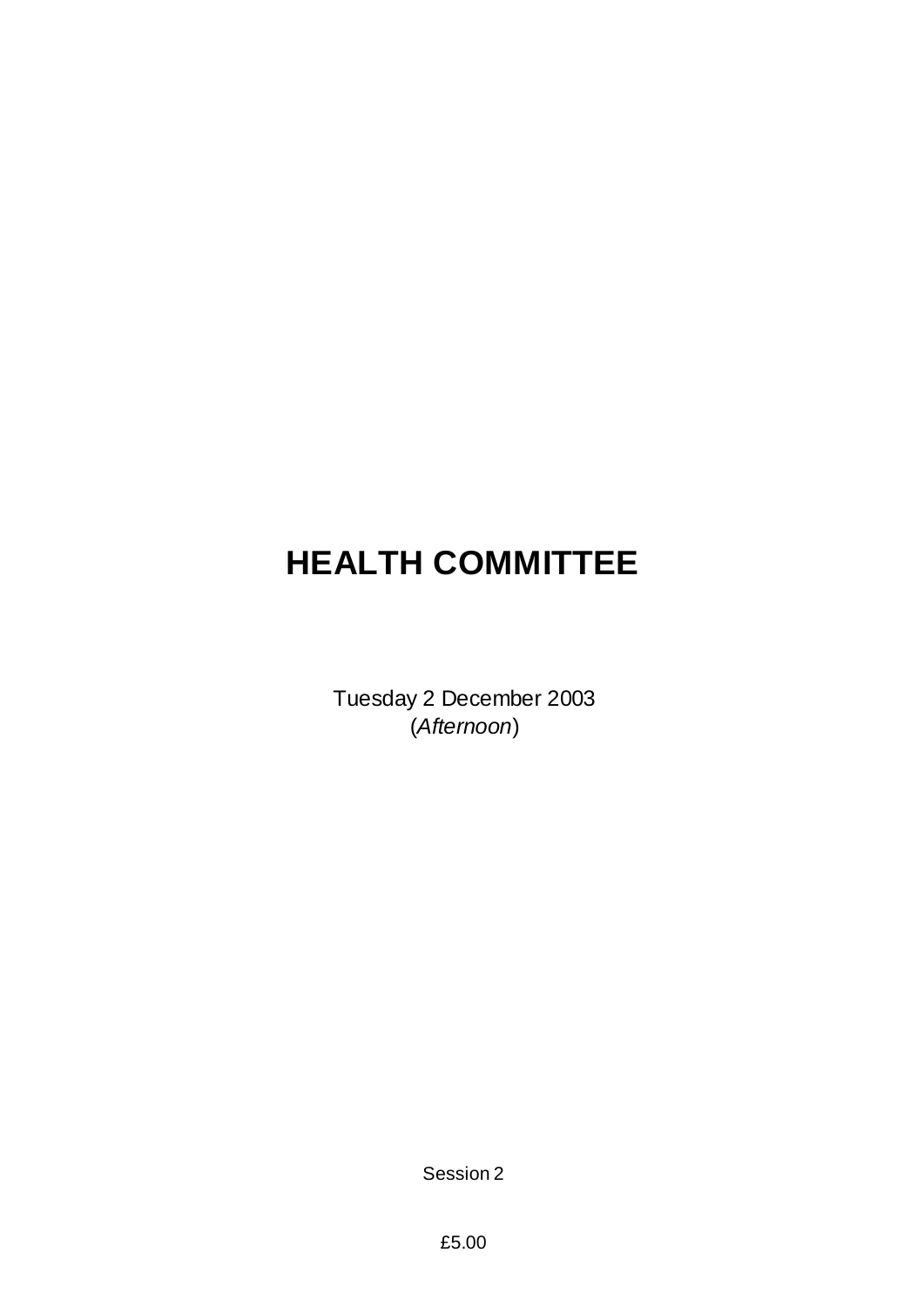Parliamentary copyright. Scottish Parliamentary Corporate Body 2003.

Applications for reproduction should be made in writing to the Licensing Division, Her Majesty's Stationery Office, St Clements House, 2-16 Colegate, Norwich NR3 1BQ Fax 01603 723000, which is administering the copyright on behalf of the Scottish Parliamentary Corporate Body.

Produced and published in Scotland on behalf of the Scottish Parliamentary Corporate Body by The Stationery Office Ltd.

Her Majesty's Stationery Office is independent of and separate from the company now trading as The Stationery Office Ltd, which is responsible for printing and publishing Scottish Parliamentary Corporate Body publications.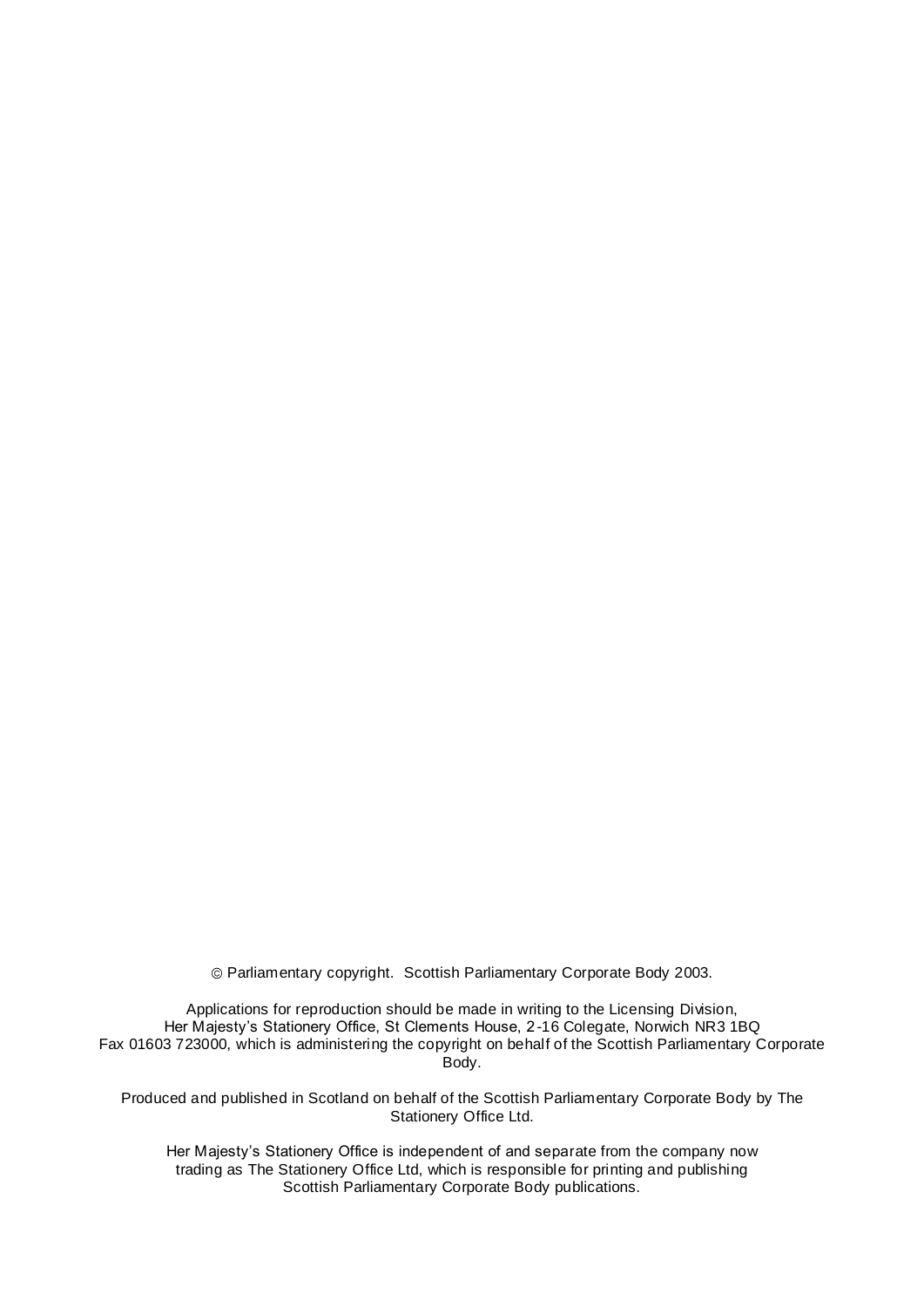# **CONTENTS**

# **Tuesday 2 December 2003**

| Food Protection (Emergency Prohibitions) (Amnesic Shellfish Poisoning) (West Coast) (No 11) |  |
|---------------------------------------------------------------------------------------------|--|
| National Health Service Superannuation Scheme (Scotland) Amendment (No 3) Regulations 2003  |  |
|                                                                                             |  |

# **HEALTH COMMITTEE**

**15th Meeting 2003, Session 2**

### **CONVENER**

\*Christine Grahame (South of Scotland) (SNP)

#### **DEPU TY CONVENER**

\*Janis Hughes (Glasgow Rutherglen) (Lab)

### **COMMI TTEE MEMBERS**

\*Mr David Davidson (North East Scotland) (Con) \*Helen Eadie (Dunfermline East) (Lab) \*Kate Maclean (Dundee West) (Lab) \*Mr Duncan McNeil (Greenock and Inverclyde) (Lab) \*Shona Robison (Dundee East) (SNP) \*Mike Rumbles (West Aberdeenshire and Kincardine) (LD) \*Dr Jean Turner (Strathkelvin and Bearsden) (Ind)

#### **COMMI TTEE SUBSTITU TES**

Robert Brow n (Glasgow ) (LD) Paul Martin (Glasgow Springburn) (Lab) Mrs Nanette Milne (North East Scotland) (Con) Ms Sandra White (Glasgow ) (SNP)

#### \*attended

#### **THE FOLLOWING ALSO ATTENDED :**

Carolyn Leckie (Central Scotland) (SSP)

#### **THE FOLLOWING GAVE EVIDENCE:**

Christine Brow n (Royal College of Nursing) Pat Daw son (Royal College of Nursing) Dr John Garner (British Medical Association) Mr Tom McCabe (Deputy Minister for Health and Community Care) Dr Bill O'Neill (British Medical Association) Elaine Tait (Royal College of Physicians of Edinburgh) Dr Mike Watson (Royal College of Physicians of Edinburgh)

**Col.**

#### **CLERK TO THE COMMITTEE**

Jennifer Smart

**SENIOR ASSISTAN T CLERK** Graeme Elliot

**ASSISTAN T CLERK** Hannah Reeve

# **LOC ATION**

The Chamber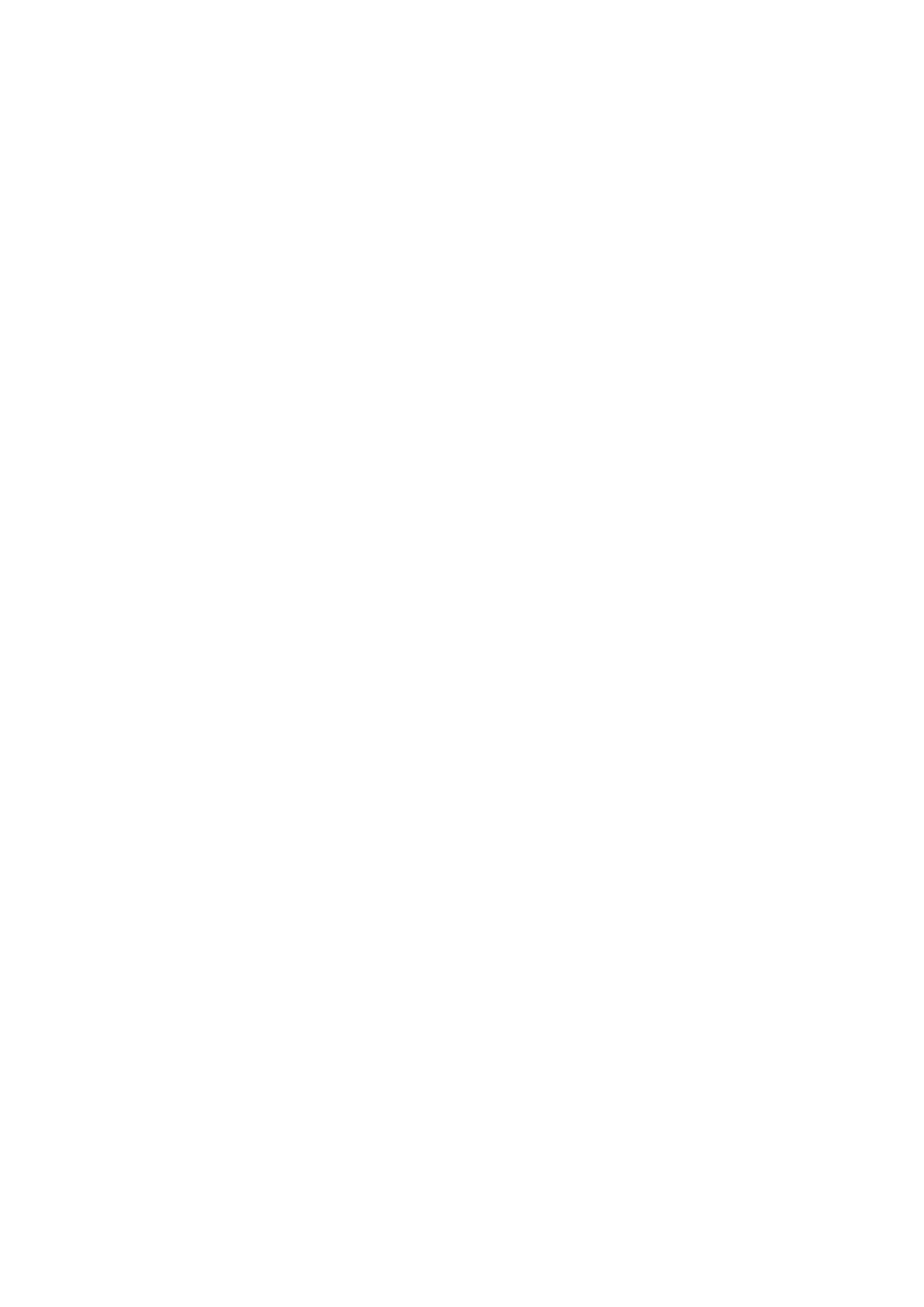# **Scottish Parliament**

# **Health Committee**

*Tuesday 2 December 2003*

(*Afternoon*)

[THE CONV ENER *opened the meeting at 13:37*]

# **National Health Service Reform (Scotland) Bill: Stage1**

**The Convener (Christine Grahame):** Good afternoon. I welcome committee members and witnesses to the  $15<sup>th</sup>$  meeting of the Health Committee in the second session of Parliament. I have received no apologies and I remind people to switch off their mobile phones and pagers.

The witnesses who are here to give evidence are sitting in groups of two for ease of reference for the committee. Elaine Tait is chief executive officer and Dr Mike Watson is dean of the Royal College of Physicians of Edinburgh. Dr Bill O'Neill is Scottish secretary and Dr John Garner is chairman of the Scottish council of the British Medical Association. Our witnesses from the Royal College of Nursing Scotland are Pat Dawson, who is head of policy, and Christine Brown, who is board member for Ayrshire and Arran. I thank them for coming today. The committee will ask questions, and it would be helpful if witnesses would indicate when they want to speak; if representatives of other organisations want to add something they should feel free to do so—but that is not obligatory.

I start with an open question. Do witnesses think that the change to the structure of the national health service that is proposed in the bill is necessary or indeed appropriate? How will the change improve service delivery?

**Dr John Garner (British Medical Association):** Are there buttons that we have to press if we want to speak?

**The Convener:** No, please just indicate that you want to speak.

**Dr Garner:** In general, the BMA welcomes the changes and reforms that are proposed in the bill, although we would particularly like there to be greater emphasis on certain areas. The BMA is keen that inter-health board working should be pushed quite hard, as we believe that, although Scotland will continue to have 15 health boards, there is great opportunity in a country of some 5 million people to work across health boards through managed clinical networks to develop services that are appropriate for the populace.

**Pat Dawson (Royal College of Nursing):** The Royal College of Nursing Scotland supports the reforms in the bill. Some of our concerns are probably operational. We are concerned that nursing, nurse leadership and nurse executives should be in position in the levels underneath the boards, but that is not necessarily a matter for legislation. In general, however, we support the commitments to the integration of services at an NHS board level that will be brought about by the reforms.

**Dr Mike Watson (Royal College of Physicians of Edinburgh):** We broadly welcome the reforms, which will improve service delivery through better integration. We are slightly concerned that training and education are not given a high profile as they are integral to better service provision. We would like more emphasis to be put on the integrated approach to training and education, and for NHS Education for Scotland to be brought into that equation.

**The Convener:** I thank you all for your written submissions, which we have before us.

**Mr David Davidson (North East Scotland) (Con):** What do the three groups of witnesses think of the treatment of service delivery in rural and remote areas? Do they have any views for or against it, or suggestions that we should listen to?

**Pat Dawson:** Your question is valid, but I hope that the dissolution of trusts and the focus on the health board area, the other reforms such as the establishment of community health partnerships as vehicles for service delivery in remote, rural and island communities, and the linkages between health boards that have been mentioned, will be among the routes to secure improvements and integration of service design and delivery in remote, rural and indeed urban areas throughout Scotland.

**Mr Davidson:** My question was on the back of the convener's, in that the bill talks in generalities about health boards as if they were all unique models. We have received indications that there will be problems in some areas. There have been comments about inter-board area working, which has obviously been accepted by the college and the BMA. I wondered whether, at this early stage in our discussions, you had any other comments about the roll-out of services in those areas.

**Dr Watson:** It is important that the need for local flexibility in service delivery is recognised. The arrangements for service delivery in the remote communities have to be significantly different. Although we want to maintain standards of care that can be delivered locally, there are issues to do with the availability of staff that mean that local solutions are required and there has to be flexibility. One hopes that the new health boards will take that into account.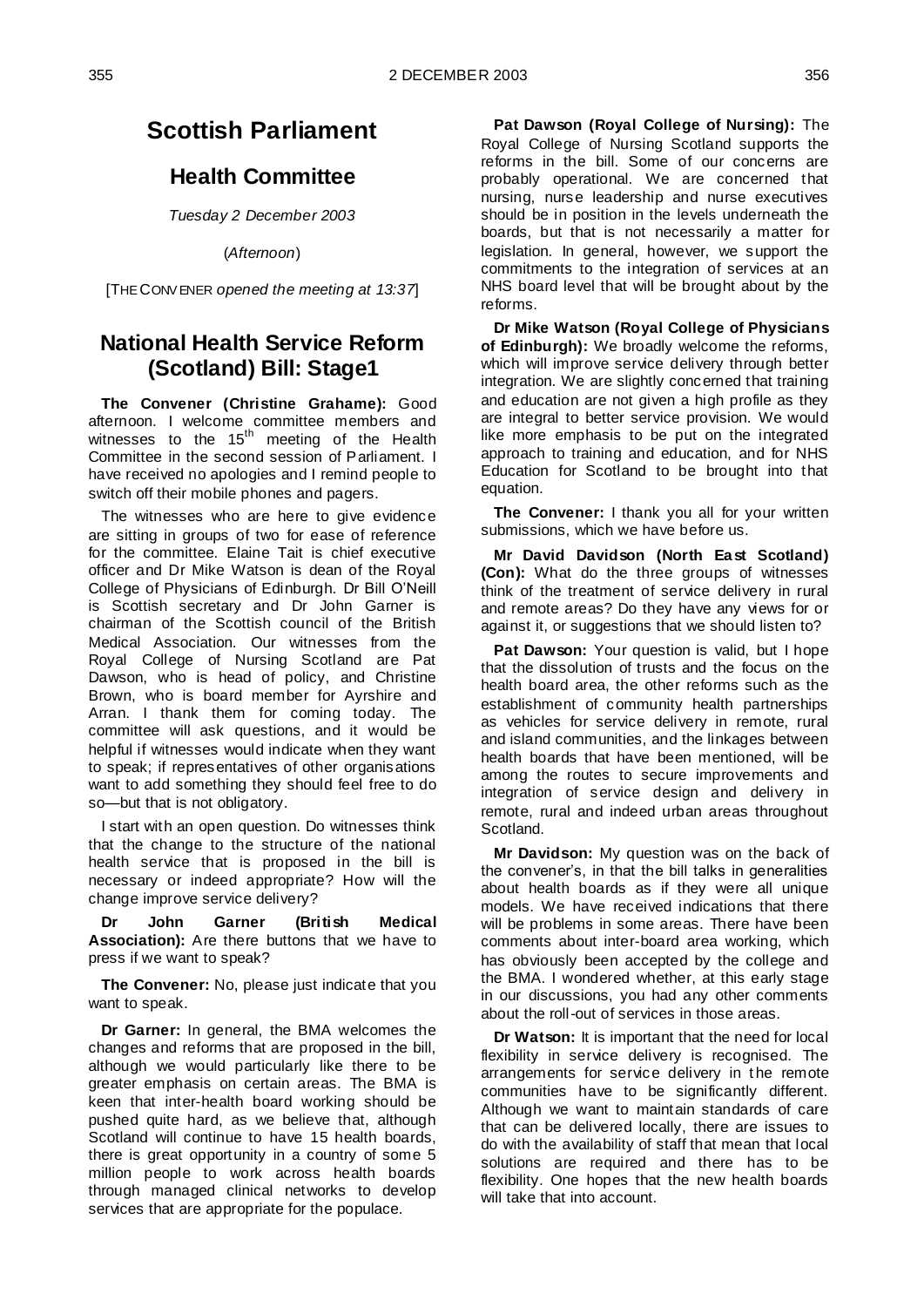**Shona Robison (Dundee East) (SNP):** On the abolition of the trusts, first, do you think that the proposed operating divisions in the NHS boards are the right structure? Secondly, do you think that the aim of reducing bureaucracy will be achieved as much as it should be with the removal of the trusts or should the opportunity have been taken to reduce bureaucracy further and ensure that there is a more streamlined management structure?

**Dr Bill O'Neill (British Medical Association):** If you are asking us whether the BMA would have favoured having fewer health boards, we have probably said in the past that we would. However, that has to be balanced against the risk of introducing major upheaval throughout the service in Scotland. There is clearly no appetite for that.

With the abolition of trusts, there is an opportunity to streamline management. Clearly, the bill is enabling, in the sense that that can happen following enactment. It will be down to the operating divisions and health boards to ensure that it does. We will examine closely what happens to ensure that there is improvement with regard to bureaucratic barriers and the lack of expertise in some areas. For example, we have publicly cited human resources as an example of where there is an opportunity—at health board level, quite apart from collaboration between health boards—to pool expertise to improve arrangements in what will be operating divisions across Scotland.

#### 13:45

**Elaine Tait (Royal College of Physicians of Edinburgh):** It is important that there is clarity of responsibility within the new health boards. In the old trust structure it was clear who had responsibility for quality of care. It should be made explicit in the bill who has direct responsibility within the health board structure. So long as there is clarity of responsibility and accountability, the operating divisions should be able to function correctly.

We are not just talking about clarity of responsibility for quality of care. As my colleague said, we are also talking about ensuring that health boards, which have the health of their population at their heart, recognise their responsibility to maintain the education and training of all health care professionals, even though conflict sometimes arises between the pressures of service and training. Some clarity of responsibility in the bill might be helpful later, when the operational rules, regulations and structures are determined.

**Pat Dawson:** We make clear it in paragraph 5 of our submission that our members have said that they are seeking

"a period of stability without further major changes to the way NHS Scotland is structured beyond these proposals".

We are keen that nursing, quality and patients are at the centre of the changes, and that whatever structures of divisions or integrated units are put in place, they recognise the pivotal role of patients, quality and nursing.

**Dr Watson:** I reiterate that, at ground level, there is concern about the impact of another change in management structure. It is important that that is done relatively seamlessly. In the longer term, there may be a saving on bureaucracy, but it has perhaps not been recognised that there will be a transitional cost.

**Mr Duncan McNeil (Greenock and Inverclyde) (Lab):** You mentioned the obvious opportunities to tackle the bureaucracy in the management system by bringing people together and so on. Below the managerial level, in front-line services, what opportunities will the new structures open up for greater flexibility for clinical staff to deliver services? How will the bill improve the cross-board working that has increasingly become necessary to deliver services?

**Dr Garner:** By introducing a duty on health boards to work across their boundaries. That will ensure that when they are moving and developing services, they will look at what is happening in the boards around them. There will—hopefully—be a more seamless development of services that takes into account the needs of patients outwith the board area.

When you talk about what happens below the level of management units, you may be moving into the area of community health partnerships, which is another major part of the bill.

**The Convener:** We are going to move on to that in due course.

**Mr McNeil:** I am happy to come back to that. Is there not a requirement on boards at the moment to work together for the benefit of patients? If there is, why has that not worked effectively? What will be the effect of the bill making that an imperative? We see boards protecting their budgets. Are you confident that you will receive a realistic and positive outcome as a result of what seems like an increased duty?

**Dr Garner:** My understanding is that boards have not been under any statutory duty to cooperate. They have obviously been under a moral duty to find out what is happening around them, but stipulating in the bill that boards must work together means that when developing a service they will have to think about, for example, the area to the west or east of them as well as their own patients. They will have to consider the commonality of area instead of concentrating on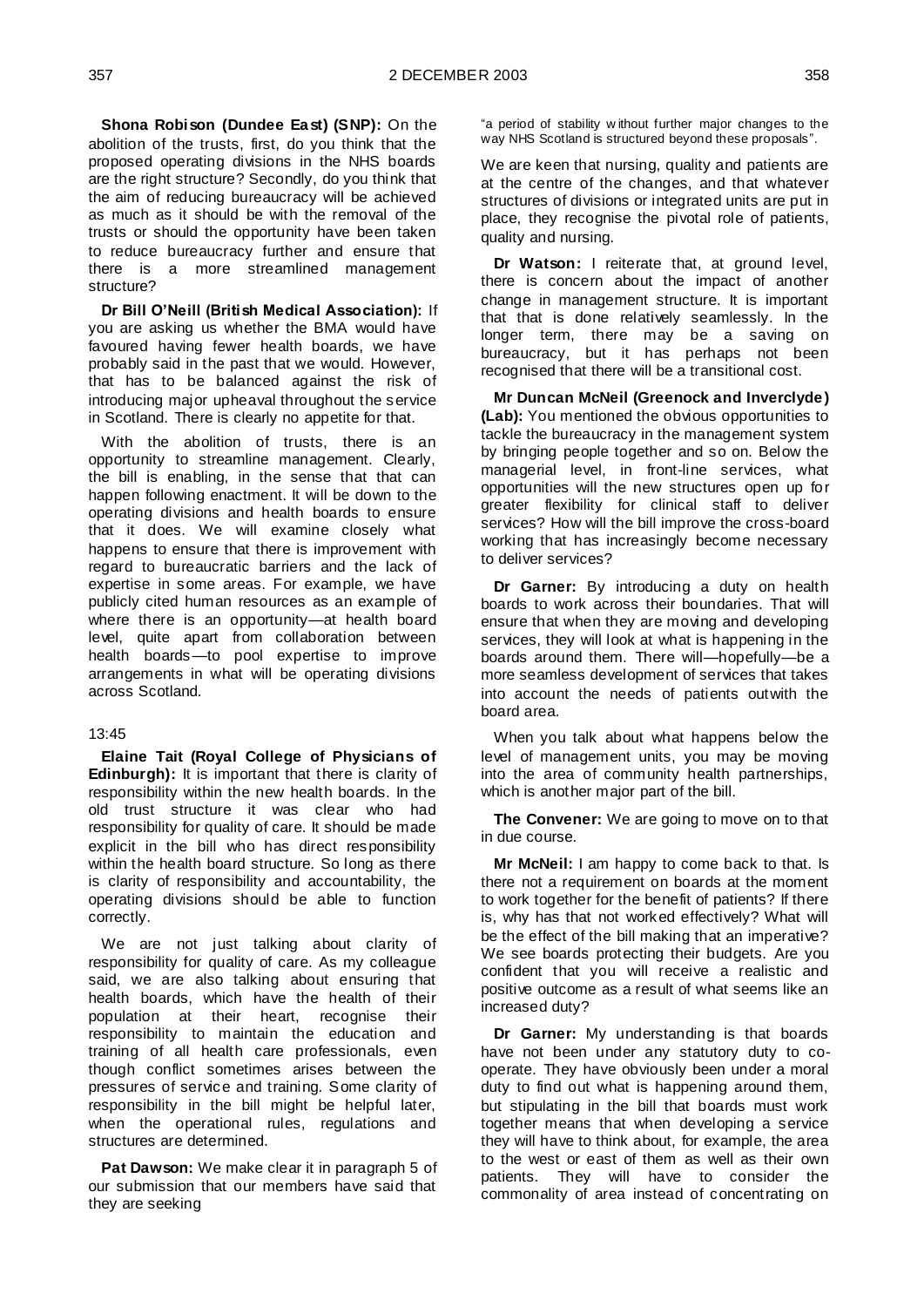their own silo. I hope that such an approach will avoid a situation in which services that are developed in different areas are in competition because they are responsible only for the patients within a particular boundary.

**Mr McNeil:** Will that in turn encourage a culture within the present trusts and among clinicians in which they can work effectively together? After all, although we can give some good examples of networking and of clinical networks that have been established, we know of bad examples within hospitals where people do not co-operate with those in other disciplines.

**Dr O'Neill:** Before the document "Partnership" for Care" and the draft bill were published, much of the discussion on this matter centred on the issue of removing competition. In Scotland, we seem to be heading towards the removal of competition. I realise that we are including other aspects of performance assessment, but down south they are moving towards a system of competition that we certainly do not favour. It is not in patients' interests to have a system that does not have to take account of patients in other parts of the country or other health board areas, or that allows two trusts to compete with each other even in the same patch over the provision of services to patients. In that sense, the bill's direction of travel has got to be a good one.

**The Convener:** Pat Dawson has been very patient. I know that she wants to comment on this matter.

**Pat Dawson:** The acute services review report best described aspirations with regard to working together across health boards. Indeed, one of its first sentences refers to considering the NHS in Scotland without any boundaries. Such a statement recognises that there are critical masses of service provision in small, medium sized and large areas and indeed in areas beyond Scotland's borders—that is, south of the border. I agree with colleagues who have suggested that, in its requirement to have cross-border working, the bill represents the final aspiration. Whereas the issue previously centred on cross-border finance flows, we will now have a very helpful requirement to carry out cross-border planning.

In response to the second part of Mr McNeil's question, on whether abolishing trusts would help with integration, some of our members who work in integrated child health teams in Glasgow might belong to the acute trust and others might belong to the community trust. Although there might be differences in service models and service delivery, bringing the two aspects together will simplify integration. Things merge more naturally where there is one organisation that has good and meaningful relationships with the areas that it borders or the people to whom it provides service.

**Shona Robison:** Dr Watson, it is important to return to a comment that you made in response to an earlier question. I think that you said that a transitional cost might be associated with the dissolution of trusts. However, there could be problems in that respect, because the Executive has said that the bill is cost-neutral and that it will have no cost implications. Indeed, it has said that any savings from the reduction in costs will have to be used to improve patient care. Presumably— [*Interruption.*]

**The Convener:** Shona, I have to interrupt you, because your microphone is pointed away from you. The people in the recording room are semaphoring at me.

#### **Shona Robison:** Sorry.

Is one of the bill's major stumbling blocks the fact that it is cost-neutral and the prospect that the savings that the Executive thinks will fund some of its elements might not materialise or that costs might arise that would undermine them?

**Dr Watson:** The answer depends on what time scale you are talking about. There are potential cost savings in the medium term, but if they are to be achieved, investment will be required in the initial phase of change. Over a longer spread, money should be saved but, unless we prime the management change properly, it will be increasingly difficult to implement the bill effectively, which will mean that savings will not be made. In the past, the tendency has been to underinvest in change, which has meant that the outcome of the change has delivered less than was expected.

**Shona Robison:** Are you saying that the Executive is wrong to claim that the bill will be cost-neutral?

**Dr Watson:** No. The issue depends on the time scale over which the Executive is saying that the bill will be cost-neutral. Over a five-year time spread, the bill may well be cost-neutral and money might be ploughed back into patient care, but it will be difficult to implement the bill at zero cost in the first year.

**Shona Robison:** The Executive says that that will happen, but you think that it may be difficult to achieve. Are you worried that the resources that are required may have to come from within existing budgets?

**Dr Watson:** There is a risk that the rate of change will be limited by resources and therefore that longer-term savings and reinvestment will be more difficult to achieve.

**Mr Davidson:** I want to return to the issue of relationships between boards, such as managed clinical networks. The idea implies that money will follow the patient, but boards that are under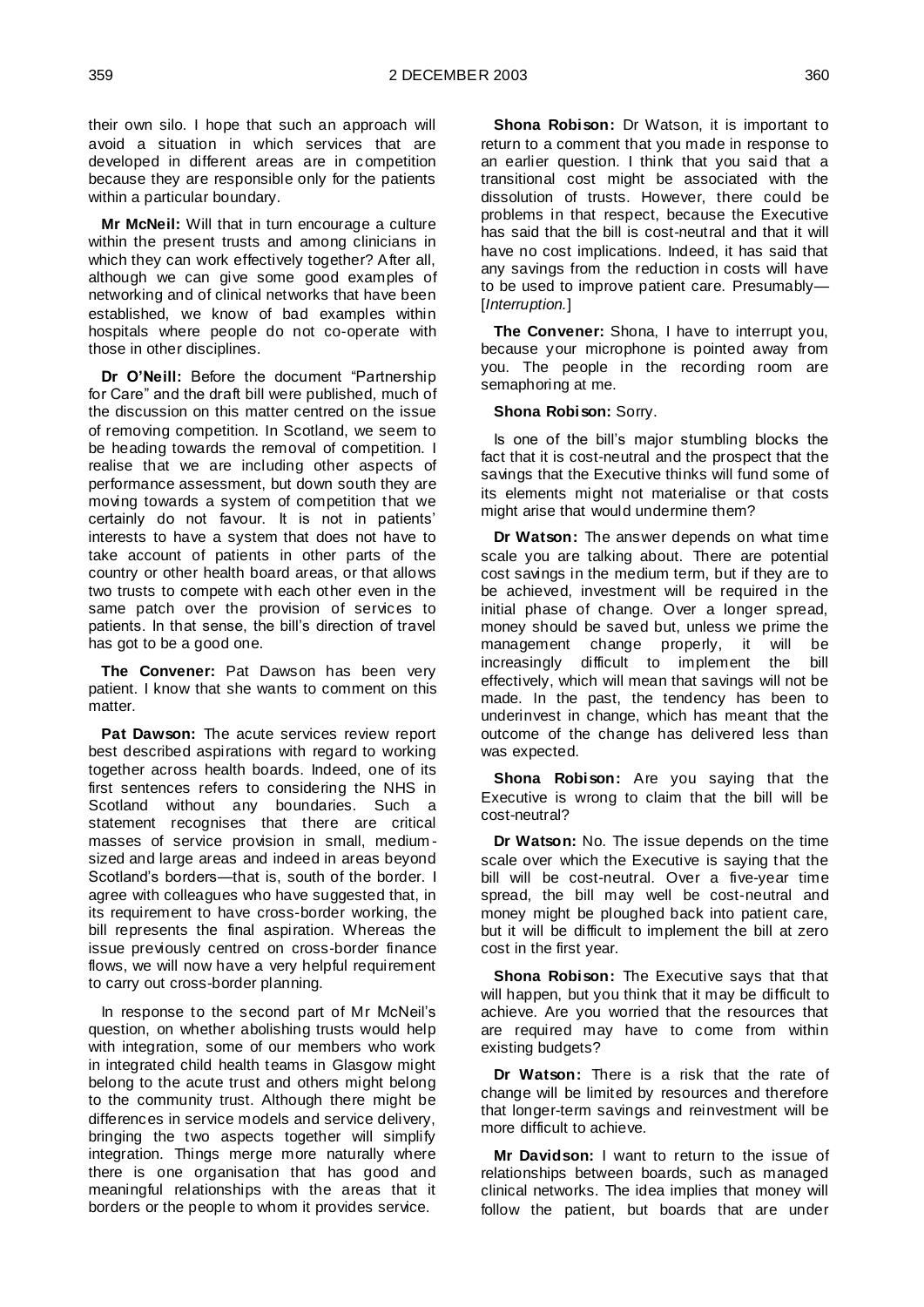pressure, in part through the Arbuthnott formula, might have difficulty in providing care for patients in other areas. Within the new structures—if you accept them—do you want a system in which money follows the patient and in which boards are under a duty of uptake if another board has the capacity to provide a service that they do not provide?

**The Convener:** Who will answer first? Just go for it—he who dares, wins.

**Dr O'Neill:** We do not advocate a system in which money specifically follows the patient, although we advocate collaboration in the provision of services. If a health board can potentially provide a specialist service to three health board areas, it would be ridiculous if that board were constrained because of a lack of collaboration between the boards. We do not envisage that collaboration will be on an item-ofservice, named-patient basis, although collaborative planning between health boards will be required. It will have to be recognised that, particularly with specialised services, health boards can provide services for populations of patients that are larger than the populations in their areas.

**Mr Davidson:** I asked the question on the back of your comment that you do not want the NHS board boundaries to change. If we focus on the opportunity for service delivery, more out-of-area payment systems will have to be set up, which will be a paper chase. I ask you to go beyond that stage and say whether money should go from one board to another. Boards may be under a duty to set up services for other boards, but it appears that they will not be under a duty to send patients to other areas, as long as they meet the Government of the day's waiting-time targets.

**Dr O'Neill:** I do not think that the two are mutually exclusive. A board may provide services for patients with diabetes in a wide area. The planning of that service will require collaboration and perhaps rationalisation of funding. However, the situation may be totally different for another service. That is the system that we advocate, rather than a system that is focused on individual patients travelling in buses in one direction or another.

**Dr Watson:** My answer is partly in response to Mr McNeil's question. The impact of the working time directive and the consequent need for service rationalisation will result in a lot of intra-health authority reorganisation and in movements across board areas. A formula for resource transfer will be essential because, particularly for rural and remote communities, specialist services will inevitably be provided in other health board areas. For certain services, there might be a single unit for Scotland. A smooth system of transfer of resources will be essential in that situation.

**Janis Hughes (Glasgow Rutherglen) (Lab):**  You have already mentioned community health partnerships, which are obviously an important part of the bill. The specific details of those proposals are still quite sketchy. Are you assured that community health partnerships will lead to an improvement in service delivery?

# 14:00

**Dr Garner:** I will start off. I declare my interest— I have a day job as a general practitioner.

The Convener: Yes, your name-plate says "Dr John Garner", although I have difficulty reading it. because of the angle that it is at.

**Dr Garner:** I am sorry—I will give it a wee twist.

**The Convener:** My eyesight is also at fault.

**Dr Garner:** We welcome the principle of community health partnerships, but we must recall that local health care co-operatives—the organisations from which they will evolve—are relatively young; they have been around for only four or five years. A lot of work has been done in LHCCs and the BMA is concerned that the developments that have taken place and the networking, the inter-practice working and the community working that have been achieved should not be lost as a result of the development of CHPs.

For example, we are told that there will be fewer CHPs than LHCCs, so the boundaries may change automatically. That will obviously disrupt current relationships and systems. We are told that CHPs may follow social work boundaries more closely. There is a lot of sense to such coterminosity but, from the point of view of my practice, I would probably have to work in two CHPs, so there are all sorts of areas in which we need to get down to the detail.

We are keen for there to be an evolution from LHCCs to CHPs, to ensure that the gains that we have made—I think that LHCCs have made real gains—are not lost as we go down the road of CHPs. However, we welcome CHPs, because they will mean more public involvement. It is absolutely right that we will be much more inclusive because, at the moment, LHCCs are focused more on doctors than on the broader community of health care professionals and the public.

**Janis Hughes:** I agree with most of what you have said. Some local GPs have raised with me the fear that, because the community planning process within which it is envisaged that CHPs will work involves a large number of agencies working together but is in effect driven by local authorities, the work of CHPs—from an ex-LHCC point of view—might be subsumed by the community planning process. Do you have any views on that?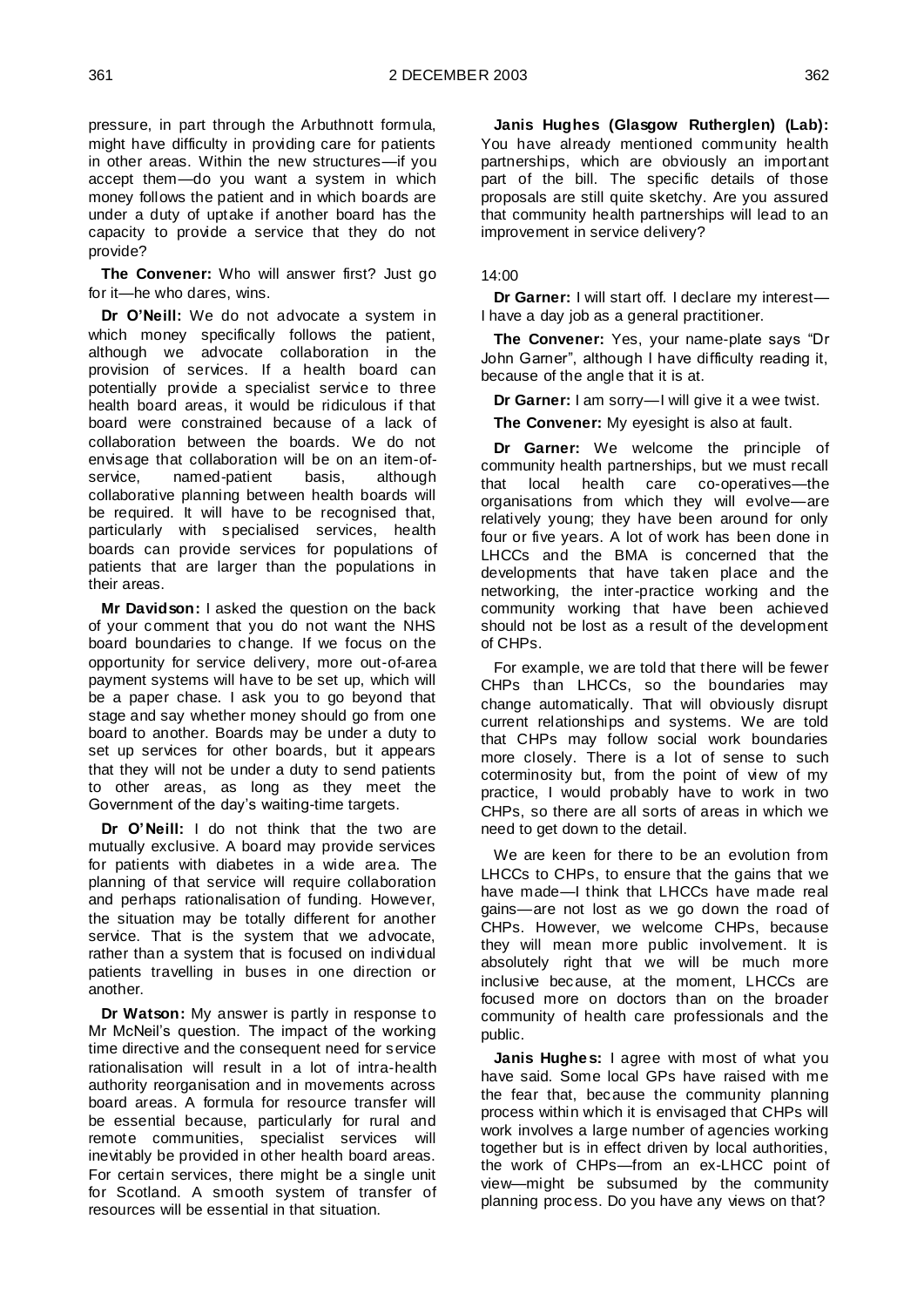**Dr Garner:** That is very much up to the GPs. We do not want the creation of CHPs to result in GPs disengaging from the process. That fear exists, because GPs will no longer be at the core of things. The BMA obviously wants to encourage GPs to get involved in, and to work with, CHPs, but there is a hurdle to overcome. That is why I am not keen on a revolution from LHCCs to CHPs, but would prefer more of an evolution that builds on the strengths of LHCCs.

**Janis Hughes:** Would you like any specific measures to be included in the bill that could go towards ensuring that people on the health side not just GPs but other health professionals who are involved in LHCCs and who will be involved in CHPs—will benefit?

**Dr Garner:** What is in the bill has a very thin structure—or rather, it does not contain a lot of detail. The detail that emerges from the consultation process that has gone on will need careful examination to determine how matters can be progressed.

**The Convener:** Do any other members of the panel wish to come in on that?

**Christine Brown (Royal College of Nursing):** We would like more explicit reference to be made to consulting communities under sections 5 and 6. We would also like explicit reference to be made to staff governance, including staff representation and arrangements for staff consultation. We would like the wording to be a bit stronger and we want reference to be made to professional advisory networks.

**Janis Hughes:** That is helpful. Thank you.

**The Convener:** I want to ask a supplementary. Paragraph 2.7.7 of the BMA's submission states:

―Financial support for LHCCs has been variable across Scotland".

You might like to put on the record how they are funded. You proceed to say:

―There should be transparent and equitable arrangements for the funding of CHPs across Scotland."

Do you have anything to say about changes in funding? Those comments seem to be quite significant.

**Dr Garner:** From our point of view, LHCCs are financially supported by the primary care trusts the money is devolved down. The extent of devolution from primary care trusts has varied throughout Scotland. That has given some LHCCs opportunities to develop, but others have felt that they have been constrained by the lack of resource that has been devolved to them.

In future, the health board will be the funding body and we would like there to be some guidance to ensure that money flows to the CHPs. Obviously, the CHPs will have to be accountable for how they spend that money. However, it would be nice to have some guidance on how CHPs should be funded and what duties are expected of them—although that will depend on whether they are urban or rural—so that there is no disparity in what the CHPs achieve throughout Scotland.

**The Convener:** Would that be better done through the regulations or guidance?

**Dr John Garner:** I think so, yes.

**The Convener:** The minister will hear what you are saying.

**Pat Dawson:** We have to think long and hard about the capacity of primary care at the moment. As the committee well knows, there are major changes happening with the implementation of the general medical services contract. We also have ambitions to implement "Agenda for Change" in primary care, especially for our practice nurses. There is also the reform of the structures that support primary care.

Let us not be under any illusions. I cannot see how on earth this is going to be cost-neutral—it will cost money. We know that there has been investment, but the costs will be about more than just pound signs; it is about people. Nurses, doctors and other health professionals are already working day in, day out in primary care, and going the extra mile for patients. Major changes are coming along that will need a huge amount of capacity in human resources, in development, in support for service delivery that starts where GPs stop under their new contracts, and in the packages and the services that nurses will have to deliver to make up the shortfall under that contract. The agenda is so huge that it is simplistic for the RCN to say that there should not be any change other than what is in the bill. The bill is significant.

**The Convener:** It is the pebble in the pool.

Pat Dawson: Absolutely.

**Mike Rumbles (West Aberdeenshire and Kincardine) (LD):** I will deal with public involvement, which is covered in sections 5 and 6. Section 5 will insert a new section 2B(1) into the National Health Service (Scotland) Act 1978, which makes it clear that

"It is the duty of every Health Board and Special Health Board to take action … that persons to w hom those services are being or may be provided are involved in, and consulted on—

(a) the planning and development, and

(b) decisions of the Health Board".

Section 6 is about the dissolution of local health councils. Is the abolition of local health councils and their replacement by local advisory councils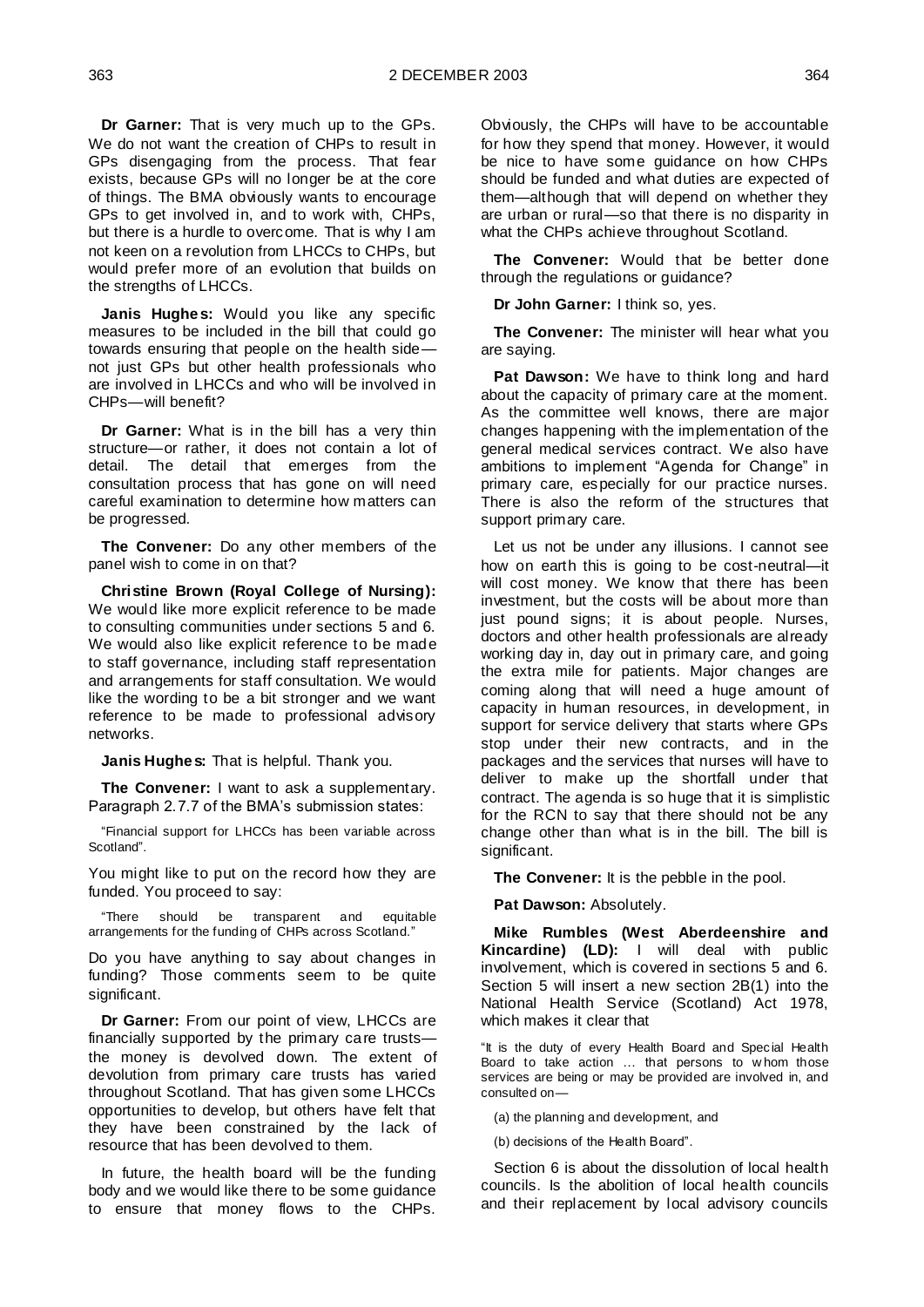coupled to the health boards' duty of public involvement and improvement to the system of public involvement?

**Pat Dawson:** The RCN in Scotland believes that the committee must ask and decide whether it believes that the new structures will provide and promote independence.

The consultation process for the new public involvement structure had limited research evidence in an area in which we seek to promote evidence-based policy. The current powers and statutory responsibilities of LHCs were not explicitly demonstrated in the consultation, and were only mentioned in the policy memorandum and explanatory notes.

The committee must ask whether the strengths and weaknesses of the current LHC structures will be improved by the new relationships. Each of our organisations has come separately to the conclusion that independence within NHS Quality Improvement Scotland requires a long stretch of the imagination, not for those of us who know the systems and structures, but for the public, and the issue is about the public and their services.

A second question is whether the plethora of systems, advisory structures and so on will deliver a one-stop service for patients and members of the public who seek to be represented or to have their voice heard. I could go on, but I am happy to take questions.

**Mike Rumbles:** I understand that independence is the key, certainly to local advisory councils fitting into the local and national system, but I am more interested in the duty of public involvement being given to the boards, as I have not heard about that. Surely, any organisation—I include your organisations—must have responsibility for public involvement and that responsibility should not be hived off to somebody else. Surely that is the key element of the bill. I would like you to comment on that matter, as I have not yet heard comments about it.

**Pat Dawson:** How much better might things be if there was a duty on boards and a duty to have an independent voice to represent the public? Why should the baby be thrown out with the bath water? If everything is to be done internally and there is to be a duty on the NHS to consult, we should consider the consultation processes of 20 odd years ago. In 1976, the health councils had rights and responsibilities vis-à-vis consultation processes. Indeed, the evidence that the local health council collated gave people a voice to speak directly to the secretary of state, who made decisions about whether service closure or redesign would be promoted. In essence, that structure has been changed, but what I have said indicates that, hitherto, our systems have

promoted an independent patient voice at the highest level. In the bill, there is no route other than for the NHS itself to say that it has consulted and followed good practice and it either agrees or does not agree with the public. It is difficult to see how an independent external body will be able to challenge the board or be a vehicle for the voice of patients or the public.

**Mike Rumbles:** I have another question, as the issue is important. Correct me if I am wrong, but I believe that, under the current system, local health councils are appointed by the health boards, so where does independence come in?

**Pat Dawson:** For many years, the health council movement has sought to reform that situation—I say that as a past director of the Scottish Association of Health Councils. It seems that we have gone for a complete overhaul and have not kept the key components of health councils' success. By virtue of there being one or two areas in which health councils recognised that it was not clever for statute to have the board appoint them, we will no longer have them—the board will be it. The duty will be on the board to do such work, with advice from an independent panel.

**Shona Robison:** I share your views, but want to progress matters a bit. Obviously, independence is a crucial element, but there are also basic roles and functions that a patient expects at a local level. I am not clear about something and wonder whether you are clear about it. Who will provide the local point of contact for a patient who wants to be guided through the complaints system, for example, or who wants to bring to the attention of the local council—as they currently would—a concern at a local hospital that might lead to a walking-the-ward situation, which has happened unannounced on a number of occasions? Can you think of an alternative organisation that could provide that point of contact or a way of providing it? That element seems to be totally missing from the bill.

**Pat Dawson:** In the past, one of the shortcomings of local health councils was that they did not have a statutory duty to support complainants, although many did—local health councils in Lothian, Glasgow and elsewhere had high standards of complaint support. In the past five to ten years, several other agencies have sought to support individuals in making a complaint. Those agencies are primarily advocacy and other mental health, learning disability and support services. Their involvement is to be much welcomed. Another crucial organisation that has supported complainants is Citizens Advice Scotland.

However, some of the key experts on managing, manoeuvring and negotiating with the health service are health council support, information,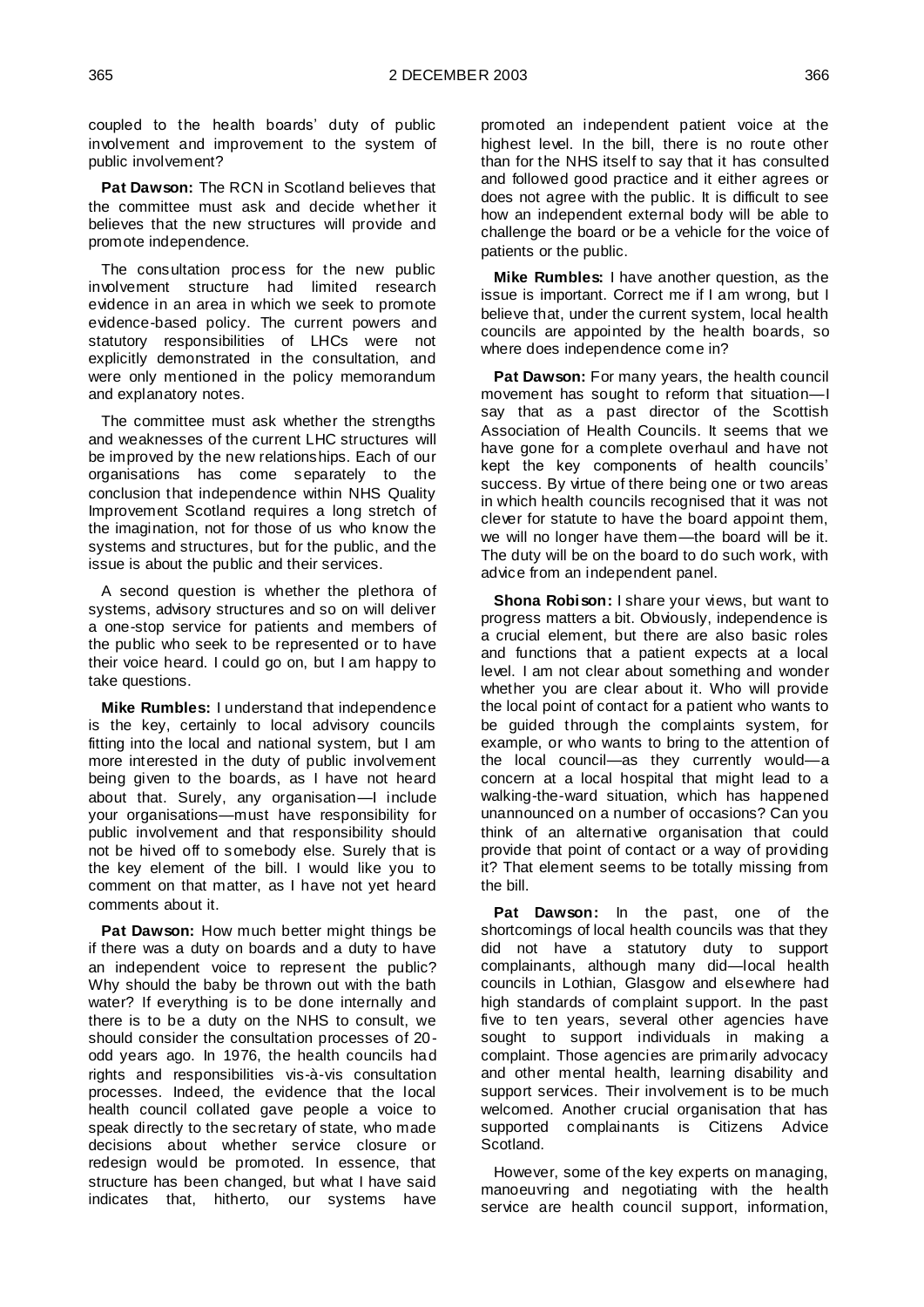advice and complaints officers. As I understand the new requirements, the NHS board will have to commission someone to provide that service, and the local advisory structures will have a role in monitoring its quality. They will move from being providers to being quality advisers. I suggest to the committee that that is not seamless service provision or a one-stop shop for patients who want to make complaints. There are other reviews of the complaints procedure that had a poor evidence base.

### 14:15

**Mr Davidson:** There has been quite a lot of discussion about the role of NHS Quality Improvement Scotland and about which departments and functions it will take over. I recall that that was a hot topic at the General Medical Council conference.

Will the witnesses talk about whether NHS QIS should be seen as a standards-developing body and whether there is a need, as Pat Dawson described, for another patient-focused or userfocused body? Such a body would be an independent organisation and not part of the standards organisation. If I may, I will quote from the Royal College of Physicians of Edinburgh's submission, which says that NHS QIS

"will be acting not only as judge and jury but will have written the 'law s' too".

Is there a need for clarity between standards systems and the representation of individual patients, users and carers?

**Dr Watson:** I think that there is. We are concerned about NHS QIS's numerous functions. Standard setting is crucial, as is the inspection and monitoring of those standards. To add to those roles identifying and dealing with service failure and dealing with patients involves a blurring of responsibilities. On service failure, identification is important, but there should be a better, separate mechanism for dealing with it. The public perception is that NHS QIS is a single body and the independence that the public would welcome is not there.

**Dr O'Neill:** We welcomed the fact that several organisations were brought together under the NHS QIS umbrella, because too many organisations were doing too many things and there was overlap. However, as we said in our evidence, the challenge is for a single organisation to fulfil all those functions. There needs to be considerable discussion about how that will be delivered at the end of the day. There is nothing in the bill to prevent us from proceeding in that way, although there are issues about the abolition of local health councils and the creation of a Scottish health council.

We welcome the provision that Mr Rumbles drew attention to. We must instil a culture of public involvement and standards of acceptable performance, and we must make it easier for people to complain when service falls short of an acceptable standard. We must do that right across the service. If we rely simply on existing structures or new structures to do that, we will fail. We must create a health service in which an accepted part of the culture throughout the system is everyone's responsibility to ensure that there is appropriate public involvement. The organisations that exist to deliver particular services must demonstrate to patients, the public and those who deliver the service that they are fulfilling the different functions that they have been given.

**Mr Davidson:** I think that you are looking at three different issues: first, the duty on service deliverers to involve patients in planning and everything else; secondly, a clear and distinct duty on NHS QIS to evolve standards; and thirdly—a factor that has not yet appeared in the bill—the question of who will deal with the complaints procedures and so on. Is that a fair summary of your remarks?

**Dr O'Neill:** There are separate consultations, and Pat Dawson has already drawn attention to concerns that we all share about the separate arrangements at present for reviewing the complaints procedure. The Executive has responded and we are concerned about its response, but that is separate from the bill. Whether it would be appropriate to bring that under the remit of the bill is a different question.

**Mr Davidson:** In simple terms, do you see the bill as encompassing three different functions?

**Dr O'Neill:** Yes, but I do not see them as being so distinctly different as you have put it. For instance, I would argue that there is a responsibility on practitioners and on organisations to demonstrate to the public that they are delivering care of an acceptable standard. I do not think that we should be waiting for an examination body of some sort to descend on organisations or on individual practitioners. We should not wait until then to demonstrate that service may be falling short of an acceptable standard.

Pat Dawson: I suspect that there is no member of the committee who has not had a postbag full of letters about NHS dentistry. Will anything in the bill support the promotion of patient rights with regard to access to NHS dentistry? Will it promote some of the European charters and declarations, to which our Government is a signatory, on promoting and protecting patients' rights?

**The Convener:** Duncan McNeil, are you prepared to answer that or do you want to ask a question?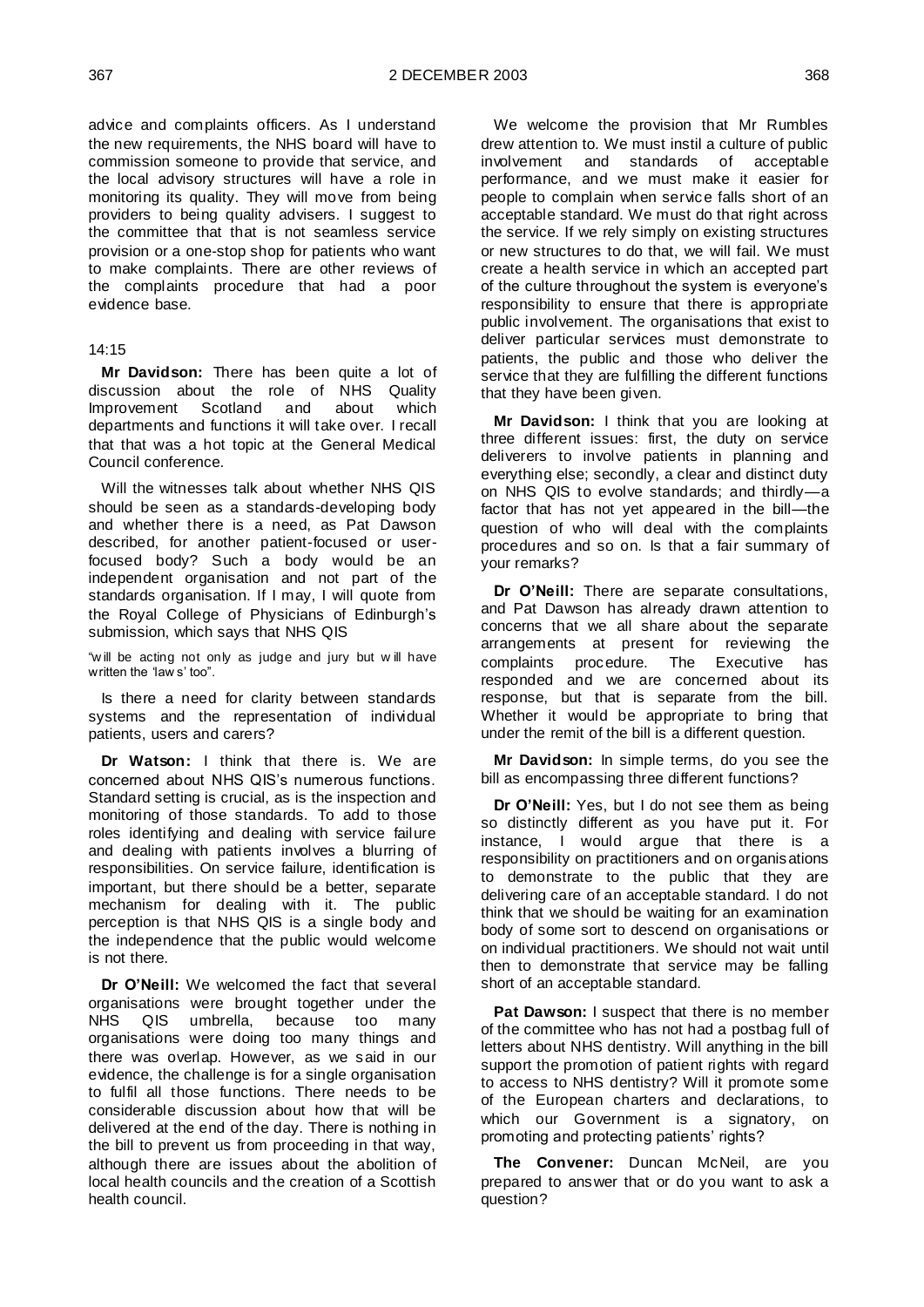**Mr McNeil:** I shall comment on that. The present situation is not working and the health boards are not speaking for the communities that they represent and are unknown to many people in their communities. We have identified an issue. I do not believe that the current system of health councils is operating to people's satisfaction. Why else would all the various groups that are concerned with service change and the health service in Scotland be complaining? I am talking about community interests as opposed to specialist interests, which are well represented in the national health service and well represented here today.

Can the responsibility in section 5 on national health service boards to involve the public improve consultation processes? There is also a harder question: how can it bring about more regular involvement by the public and what actions or ideas would improve the current situation and meet the objectives of the bill? What ideas do the witnesses' organisations have for building in individual patient involvement and community involvement to match the involvement of specialist interests, which clearly have an influence and dominate the thinking of the national health service?

**Elaine Tait:** That is not a question that can be answered fully in the time we have today. The bill gives health boards a responsibility to co-operate across boundaries on a raft of issues. If one also gives them responsibility for consulting the public on service delivery and service planning, the combination of those two responsibilities, if used creatively with an accountability mechanism through the NHS and the Scottish Executive Health Department, should at least provide a platform for people to share good practice, to learn from one another and to be held accountable. I am not sure that, at this stage of specificity in the bill, it is possible to add anything that will take things much further than that.

We all know that it is an extremely difficult task to engender a culture that will allow patient involvement and encourage patient views to be expressed, and to facilitate that in a structure that itself is involved in organisational change and at a time when we have removed representatives from the local offices that were the predecessors of the Scottish health council. However, the bill at least gives statutory responsibility to the health boards to do that, and it also gives them a statutory responsibility to co-operate across organisational boundaries. That may help. I am not sure whether it is feasible for the bill to do anything more than that at this stage, but I would be happy to be contradicted by my colleagues.

**Dr O'Neill:** Some things can be achieved by their being enshrined in legislation and some are better achieved by other means. If we look back over the past 10 or 20 years, we see that significant patient involvement and responsiveness to patients' needs have come not from legislation but from patients' groups and the voluntary sector. We will have much more public and patient involvement if we give appropriate support to voluntary organisations and other groups that represent patients.

Let us consider the changes that have come about in the treatment of breast cancer over the past 20 years. A group of patients with breast cancer—predominantly pre-menopausal women said. "Hang on a minute. We want to have a say in the treatment that we are offered and we want to be involved in the decisions that are taken about our care. We want doctors to consult us about the treatment that is available, not just mete it out to us." That attitude, rather than pieces of legislation, brought about changes in patient and public involvement. We welcome section 5, but it will not deliver public involvement and nor will any other aspect of the proposed legislation. We must have other means of doing so.

**Mr McNeil:** Mike Rumbles issued a challenge to your organisations, whose influence in the health service is secure. Is there a culture in the various organisations that you represent of promoting the community interest—apart from with warm words—so that the community's influence can be anything like as strong as the influence that you have as professionals? How do we bring that about? What ideas have your organisations brought to the process that we might use to encourage further community involvement?

**Dr Garner:** What has happened—and what the BMA has strongly encouraged—is involvement at the level of the individual. As a profession, doctors and nurses have moved towards involving patients in consultation about their individual care. That is the prime building block from which the process must evolve. Previously, we have tried to encourage people in general practice to get involved in patient participation groups, but such groups were difficult to organise. We hope that, as the culture changes—and it is changing at the front line, as doctors discuss with patients the options for their treatment—we will be able to move forward.

The first step will be to move the process into the community health partnerships, which will have public involvement. On a broader scale, we will be able to consider the services that are being offered in an area and to consult those who are in the CHP and their constituents in the community about how best to deliver those services. I envisage movement from the individual to the local level, then building up from that, in an evolutionary process. That is the way we have to go.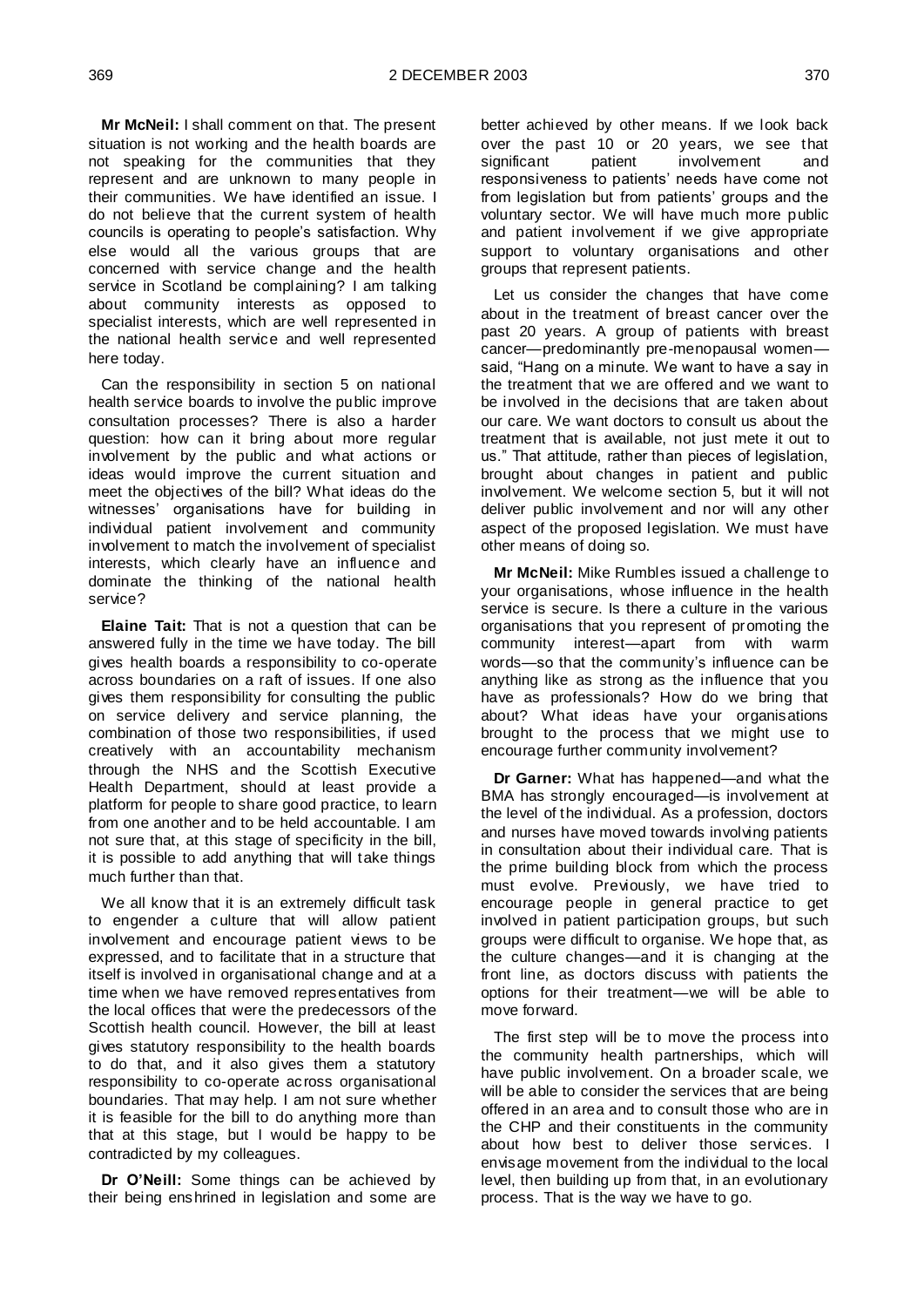**Mr McNeil:** Are we talking about the C-word—I mean consultation—which people misunderstand? The people whom I and other members represent come to us and say, "This is not consultation; they are not taking account of our views." Perhaps consultation is the wrong word to use for the type of engagement that we mean. The word gives people an expectation that they have some influence, which, until now, has not been the reality of consultations, which have mainly been about hot issues such as clinical or maternity services reviews. Can we really aspire to true consultation and a partnership in which the community interest can match the specialists' interests, and sometimes might even win the day? Is that too much to hope for?

**Dr Watson:** Public involvement is crucial, but there is a danger that, in situations such as those that Mr McNeil describes, people might feel patronised and think that they have not been consulted. The difficulty is for the public to have a sufficient knowledge base, so that they can contribute in the way that they would like. Our organisations consider that it is crucial to contribute to public access to the knowledge base. A major concern is how the public can fully understand the issues, so that they have a basis on which to develop their views.

**The Convener:** We moved on to that topic, but I want to return to local health councils, which will also involve consultation. The submission from the Royal College of Nursing makes strong representations on local health councils. It says:

―There is no analysis given in the explanatory notes, policy memorandum or otherw ise on the content of the pow ers, duties and rights of local health councils …Neither w as this analysis part of the consultation, nor was any mention of the current legislation."

You also make a distinction between "involving people" and

"protecting and promoting patient rights".

It is a strong argument. Should we keep local health councils, or whatever we wish to call them? If we do, should they be directly elected and, if the answer to that question is yes, how do we do that? I want to add your views on that to those that have been expressed on consultation generally.

# 14:30

**Pat Dawson:** The RCN board and members are not clear that there has been a full exploration of all the potential policy and other outcomes. The consultation did not involve or describe the roles of health councils. Indeed, it used the managerial objectives and not statute to describe what health councils do, although health councils have a statutory duty to represent the interests of the public of the area in which they are established.

If we take the view that the policy and the consultation were inconclusive, we might be drawn to the conclusion that the abolition is pre-emptive. However, there is no doubt that it is entirely appropriate to have a duty on NHS boards to consult.

On consultation, one of the legal views that was given in the case of R v West Sussex health authority states:

―Consultation is the communication of a genuine invitation to give advice and a genuine receipt of the advice … to achieve consultation sufficient information must be supplied by the consulting to the consulted party."

The committee might find that useful in understanding what consultation is about and determining whether consultation deserves a legal definition.

**The Convener:** I ask you to answer the other two parts of my question. If we keep local health councils for the purposes of consultation or representation, should they be directly elected?

**Pat Dawson:** The RCN does not have a policy position on that, but if the implication of your question is that independence of membership should be delivered, processes that deliver it are appropriate.

**The Convener:** Do you have any views on how direct election would be done? My local health council put the proposal to me, and I asked it how we would go about electing local health council members. The argument against their being nominated by the board is a fair point.

Pat Dawson: It is an absolutely valid point. Over many years, the health council movement has sought ways to distance itself from the NHS boards. Indeed, until a few years ago—I do not know about current practice—most health councils managed the process themselves. The selection process and the guidelines that were developed post the Eckford review were all in place, so that, although the board had a formal role, the health councils delivered the nomination and appointment processes.

**Shona Robison:** Before we leave public involvement, I would be interested to know whether the witnesses think that a good way of instilling or restoring public confidence would be to introduce directly elected seats on the health boards themselves.

**Dr Garner:** I am not sure whether the BMA has a policy on that. My concern is that the board is too remote for the person who sits in my surgery or who is in Dr Mike Watson's outpatient clinic, even if they have elected someone to it. We need much more local involvement in consultation, rather than involvement at the board level. The people in my practice, the local clinic and the user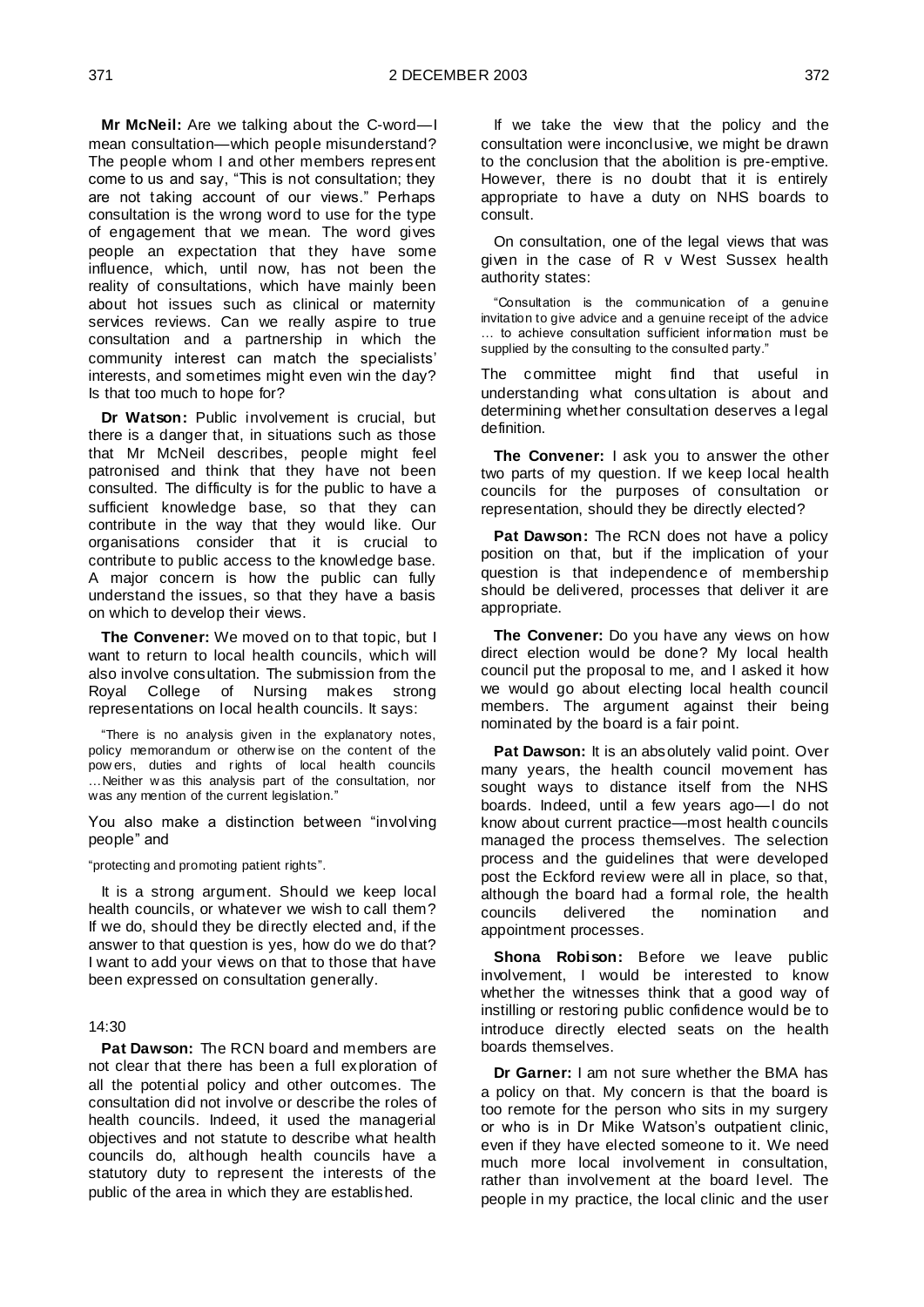groups for the diabetic clinic are those who need to contribute their thoughts about how the service is developed and delivered.

**Shona Robison:** What do you think about directly elected places on community health partnerships?

**Dr Garner:** We need to consider how we could achieve that. As we said, the trouble is that we do not know completely how those bodies will function. I have no personal problem with that, but the BMA does not have a policy on the matter.

**Dr Watson:** I back what John Garner says. Local delivery is important. That returns to the point that what is put in place must work. There is no point in having elected individuals who pay lip service to the consultation process. The process will be effective only if people feel that they or their relatives are directly involved locally.

**Mike Rumbles:** The purpose of our asking you questions is to obtain further detail about the comments in your written submissions. After hearing Pat Dawson's response to the convener's questions, I admit that I am more confused about the Royal College of Nursing's position. In its submission, the RCN says that it is right to give health boards the responsibility for involving people, but Pat Dawson's response to the convener's questions seemed to undermine the RCN's support. She has not mentioned something else in the RCN written submission, which criticises the policy by saying:

―This policy position fails to recognise the legitimate interests of other representative bodies to be consulted, have/hold/give opinion or w ork w ith Boards to involve people."

**The Convener:** I am sorry to interrupt, but will you tell us where that is in the submission?

**Mike Rumbles:** That sentence is at the bottom of page 4.

I am confused about the RCN's position.

**Pat Dawson:** It is not contradictory to agree that any public service should have a duty to consult. The bill creates such a duty. Any statutory organisation that provides a service to the public and involves taxpayers' money should have a duty to consult in line with the requirements in the bill.

**Mike Rumbles:** Do you confirm your support for the provision that places a duty on health boards to encourage public involvement?

**Pat Dawson:** The contrary part is whether dissolving health councils is also a requirement. As I said, I see no difficulty with all public bodies that provide services having a duty to consult.

**Mike Rumbles:** Point III on page 5 of your submission says:

―RCN Scotland has supported the creation of the Scottish Health Council",

yet what you say is contrary to that. Do I misinterpret you?

**Pat Dawson:** Support for a national organisation is not contradictory. A Scottish health council or whatever it is to be called is needed—we have no difficulty with that. The issue is whether that organisation should be within NHS QIS. Each submission to the committee has referred to that.

In the formal consultation, the question was not asked whether the functions that had been grouped to be performed by the Scottish health council should be part of NHS QIS. That was a statement in the consultation document and not a question for consultation.

**Mike Rumbles:** Forgive me, but I want to ensure that we get this right, because it is important that the RCN's views are stated clearly and that there are no problems. You say that it is right to have section 5, in as much as it gives the responsibility to health boards. You also say that it is right for the Scottish health council to be established. Is that right?

**Pat Dawson:** Yes.

**Mike Rumbles:** What about the abolition of local health councils?

**Pat Dawson:** We question whether the new structures will provide the same safeguards as local health councils do in statute.

**Dr Jean Turner (Strathkelvin and Bearsden) (Ind):** The BMA witnesses suggested that they would like more detail on when the power of intervention would be or should be used. I think that the public would like to know your opinion on that. When the public know about folk lying on trolleys in accident and emergency departments, or not being able to have hip replacements because there are not enough surgeons, or having to wait an inordinate time for cataract surgery because Gartnavel is short by one and a half fulltime equivalent staff, they will think that someone should have intervened in some health boards a long time ago.

**Dr O'Neill:** What do you enshrine in legislation, and what do you deliver by other means? We have a performance assessment framework, we have NHS QIS and we have the power for ministers to intervene. Those three issues should be seen as separate. I may have misinterpreted the question, but Dr Turner seems to suggest that ministers should have powers to intervene much earlier. I am not sure that we would agree with that. We support the idea of the performance assessment framework, we believe in the accountability of health boards and we support the functions of NHS QIS. However, we have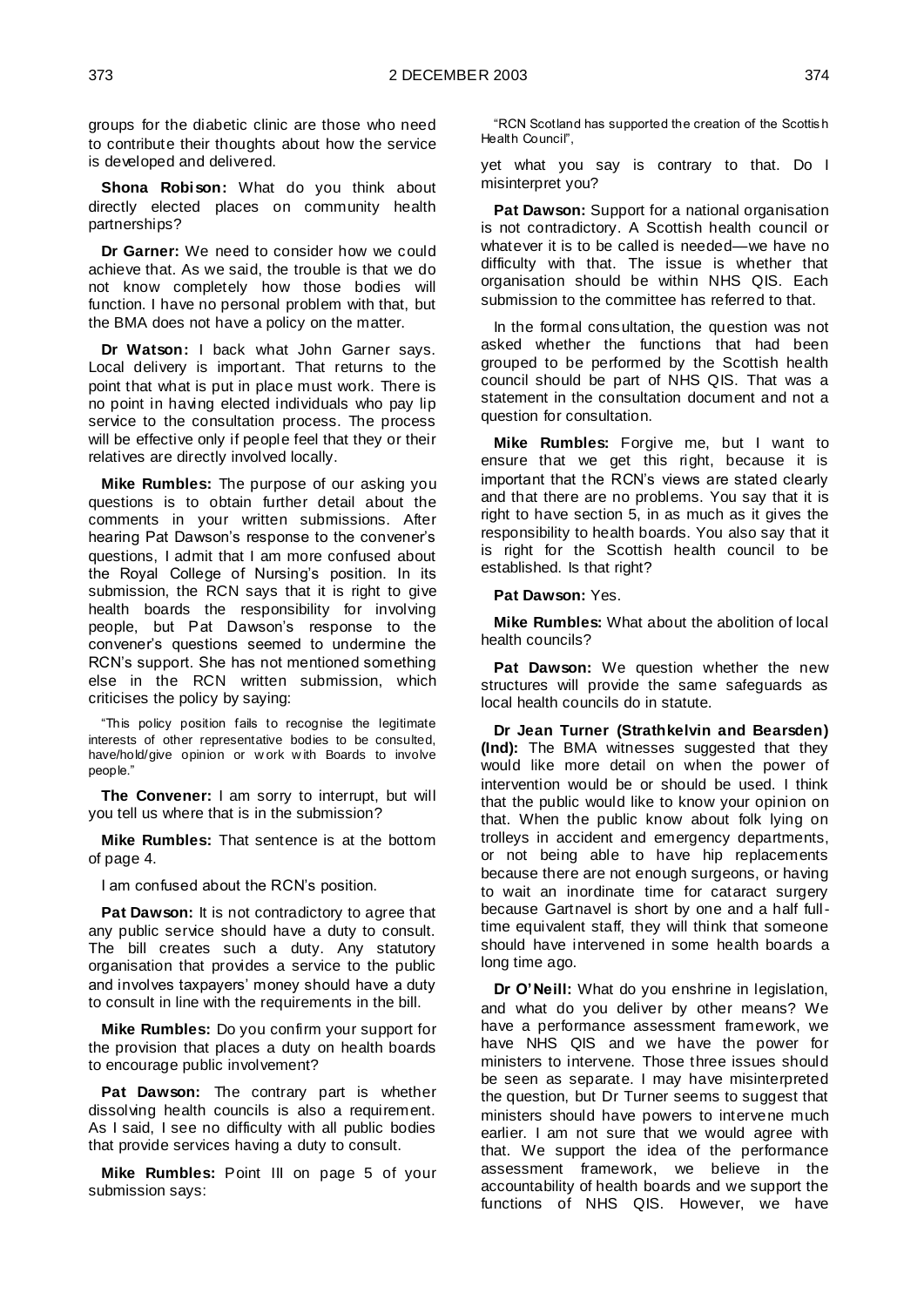reservations about whether one organisation can deliver all of those functions. It will be up to that organisation to demonstrate to us that it can.

Our only concern about ministerial intervention is over whether it is reasonable to pass costs on to health boards. That has already been investigated by the Finance Committee, which has, I believe, referred to this committee in its report. However, as I say, the three issues that I mentioned should be seen as distinct from one another.

**Dr Turner:** So, you agree that there should be some intervention but feel that you would not intervene if you found that the staff and patients were dissatisfied. They have been dissatisfied for a considerable time and I am not sure that what we are discussing today will bring about any magical improvement unless structures and management change.

**Dr O'Neill:** I agree that the provision in the bill for ministerial intervention will not solve the problem of patients waiting on trolleys. However, I do not think that the bill ever could do that. We will have to have a different system for that sort of intervention—a system that is much more responsive to the needs of individual patients when they are waiting in an accident and emergency department, on a ward or wherever. The culture will have to change across the system. We are achieving that to an extent, but we have a long way to go.

**Dr Turner:** We certainly have. I do not think that the money or the personnel exist. It may be that the Executive could intervene by asking how money is being spent if all the checks are balances are not doing their job. Otherwise we would be saying that the Executive cannot change anything. Do I misunderstand you, or do you think that the Executive cannot do much?

**Dr O'Neill:** It is not up to me to defend the Executive.

**Dr Turner:** No, but you said that you had ideas on how the Executive might intervene.

**Dr O'Neill:** To give a direct answer to the question, I would say that all three organisations agree that we could certainly do with more nurses, more doctors, more staff and more resources in the health service. That is separate from the discussion about the bill, but we would not disagree with Dr Turner on that.

**The Convener:** For the committee's information, paragraph 39 of the Finance Committee's report on the financial memorandum of the bill states:

It is useful to have that on the record for when the minister comes before us.

**Mr Davidson:** My question is specifically for the RCN, although it has implications for all professional groups that deliver health care. The RCN's submission recommends that there should be more detail on how staff groups will be consulted when services are being planned in different parts of the health service.

You talk about supporting professional nursing advisory structures in paragraph 6 of your submission. That is a start, but are you talking about that on the basis of bringing something to the table in clinical care that you think only you are in a position to offer? Are you looking for directors of nursing to be involved at board level and so on?

#### 14:45

**Pat Dawson:** Yes and yes. The issue of the nurse executives on NHS boards was made clear by the minister, who required all NHS boards to include such a post. We are currently seeking clarification about two NHS boards that do not have nurse executives. There seems to be a strong evidence base that supports the view that clinical leadership in services—from nurses, doctors and others—can promote patient quality of care.

Our concern in paragraph 6, which comes under the heading "Dissolution of NHS Trusts", was that an unintended consequence of the legislation would be our having NHS boards with a nurse executive and no other senior nursing or clinical input into the operational divisional structures that supported that. We have also been emphatic that we would like to see nurse leadership recognised on those new CHP boards, as my board member Christine Brown said.

**Mr Davidson:** Does that apply to other clinical areas as well?

**Pat Dawson:** We are developing partnership throughout the NHS in a supportive and positive way; for example, through development of the partnership information network guidelines. The RCN in Scotland is pleased that the minister has recommended amendment of staff governance in the form of one of the powers to intervene. We know that that is being consulted on at the moment and we wait to see how that consultation unfolds.

All of us here today have vested interests in ensuring that partnership working across all of our professional groups works as positively and effectively as possible.

**Mr Davidson:** Is it fair to say that you are happy that there will be nursing input at board level, but that you have concerns about the operational divisional level?

<sup>&</sup>quot;The Committee would, therefore, strongly recommend that the Health Committee seek further clarification from the Minister on the circumstances w hen the Scottish Executive would bear the cost of intervention as opposed to the Health Board as proposed by the Bill."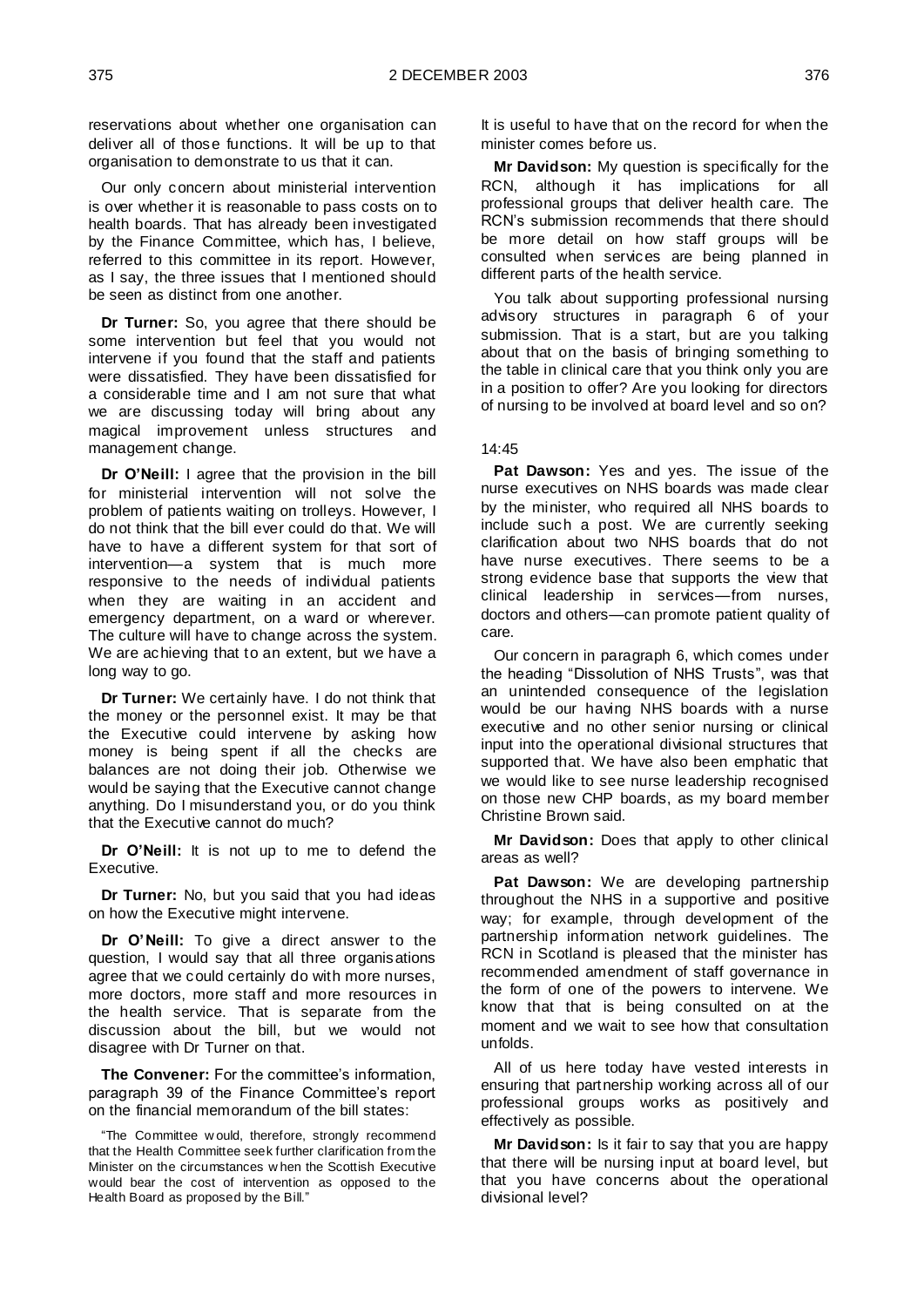**Pat Dawson:** Yes.

**Mr Davidson:** I have not come across that before. Non-executive directors of trusts seem to be vanishing, but I was not aware that there would not be some form of management group that included all the potential professional input that exists. Do you suggest that that does not appear in the bill as you would like it to appear?

**Pat Dawson:** It might be that we are hearing emerging soundings from our members in senior positions to the effect that they are concerned about whether there will be sufficient and robust nursing leadership at the level below the board. We are keen to see whether that is the position of legislation, although I feel that that is another matter; limiting ourselves to the bill was mentioned earlier. We will certainly consider the matter because we have to promote and protect clinical leadership at all levels in the health service.

**Mr Davidson:** Can I widen that to the other two groups? I think that they might also have input to make.

**Dr Garner:** From the BMA point of view, along with our colleagues in nursing, we want to ensure that there is medical leadership in the operational divisions—it is essential. I do not know whether that leadership would take exactly the same form, whether it would come from a unit medical director or a divisional medical director, but there would have to be someone there who has the administrative and strategic responsibility to implement the medical advice on how a particular division, hospital or unit is run. I agree entirely with Pat Dawson.

**Dr Watson:** We are concerned that there were structures in place in the trusts as they stood before that have not been duplicated in the established health boards. I agree that it is early days and that the matter should not be enshrined in legislation, but we are concerned that clinical leadership will not be fully represented, as we feel it should be. The medical director sits on the board, but there are concerns that the full value of professional leadership will not be felt.

**Janis Hughes:** I have a question on the minister's proposals on clinical governance. Following an earlier committee meeting, the minister pledged to lodge an amendment at stage 2 that will place a duty on health boards and special health boards to ensure that they have systems in place for monitoring and improving the governance of NHS employees. Do you have any comments on the suitability of the proposed amendment? Will it go far enough?

**Dr O'Neill:** A separate consultation on the proposed amendment on staff governance is under way and will finish, I think, on 4 February 2004. We are supportive of the principle that will be enshrined, which was suggested by the human resources forum of the Scottish partnership forum.

**Janis Hughes:** So you think that the proposed amendment goes far enough.

**Dr O'Neill:** We are still consulting our members on that. Superficially, we are happy with the proposal, although some minor changes may be required. We are happy that the minister has accepted the principle and is prepared to include it in the bill.

**Helen Eadie (Dunfermline East) (Lab):** The minister has also pledged to lodge an amendment that will encourage health boards to promote equal opportunities when carrying out their statutory functions. What do you feel about that and how do you envisage that the duty might be undertaken?

**The Convener:** I do not know why I keep turning to you, Miss Dawson.

**Pat Dawson:** I am the fount of all knowledge.

**Dr O'Neill:** Doctors have always deferred to nurses.

Pat Dawson: They get their best advice from us.

**The Convener:** That statement will be used in evidence against you, Dr O'Neill.

**Dr O'Neill:** We are not aware of the proposed amendment to which Helen Eadie referred.

**Helen Eadie:** The minister has stated that he will lodge such an amendment. In fact, Parliament has pledged that, in producing legislation, we will be mindful of its implications for equality of opportunity. The Health Committee is anxious to understand how you envisage health boards' being able to encourage health professionals to deliver on equal opportunities.

**Dr O'Neill:** Perhaps on the back of the proposed amendment on staff governance, there will be a requirement on health boards to meet the staff governance standard on equal opportunities, which was published in 2002. We expect all employers in the NHS in Scotland to accept the range of partnership information network guidelines that are being produced by the human resources forum.

**Dr Watson:** Will the proposed amendment be about equal opportunities for staff development?

**Helen Eadie:** It will apply across the range of services and to employees within the health service.

**Dr Watson:** Equal opportunities issues have a key role in staff development. As I said, education and training are not highlighted as specific responsibilities, but it is well recognised that the opportunities for staff development are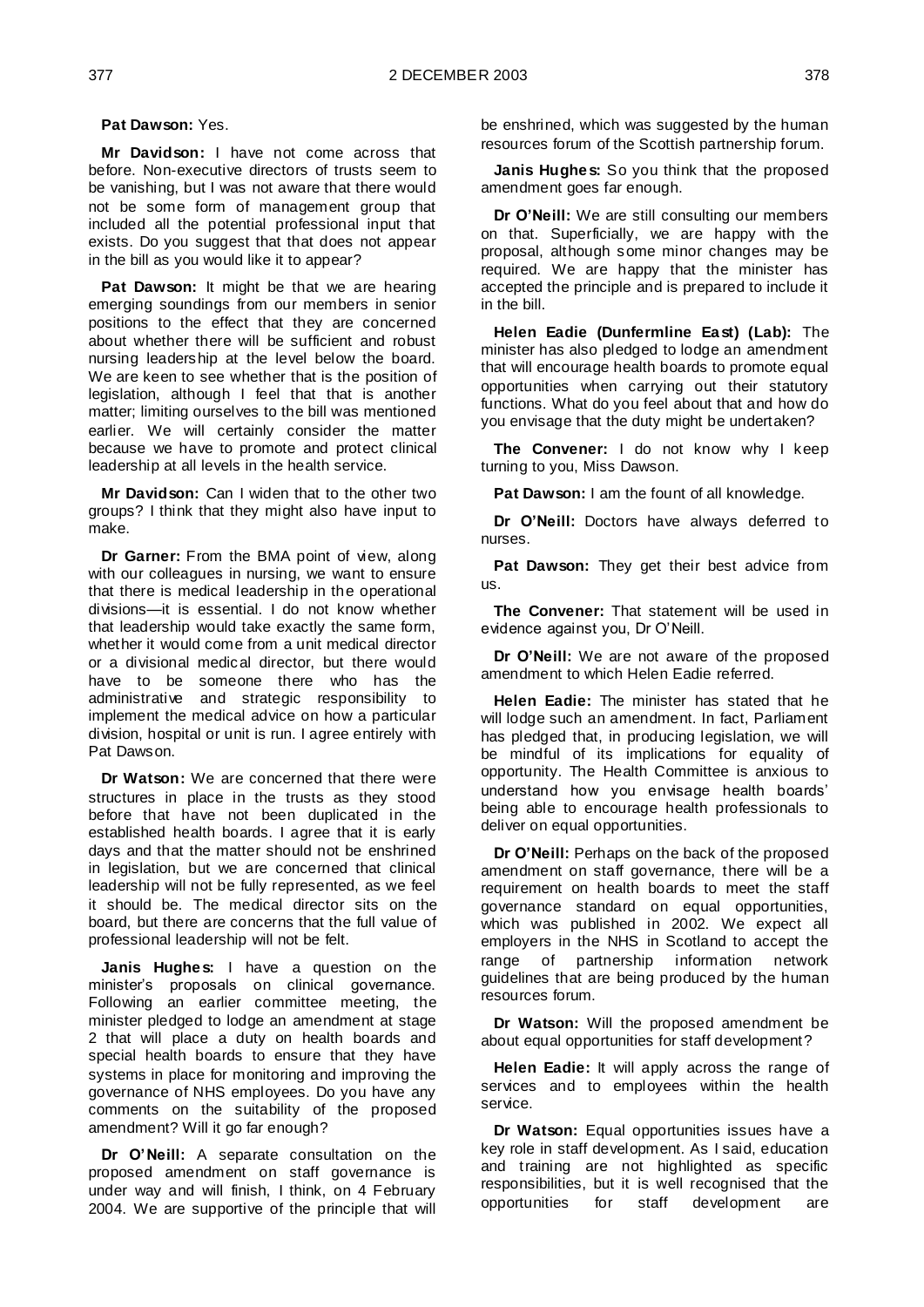significantly different among different staff groups. We are in favour of a multi-professional approach to staff development that applies across the board and that gives people opportunities, although that will require resourcing. Overall in the NHS, staff development is under-resourced. I hope that NHS Education for Scotland will be able to help, but the boards also have a function.

**The Convener:** Time is pressing, so if the witnesses have nothing to add, I thank them for their evidence, which was most helpful.

# **Subordinate Legislation**

14:53

**The Convener:** Items 2 and 3 on the agenda are on subordinate legislation, on which we will receive a short presentation from the minister. We will have a break after we have dealt with the subordinate legislation.

# **Food Protection (Emergency Prohibitions) (Amnesic Shellfish Poisoning) (West Coast) (No 11) (Scotland) Order 2003 (SSI 2003/561)**

**The Convener:** I ask the committee to consider SSI 2003/561 on amnesic shellfish poisoning, which is subject to the affirmative procedure. I welcome Tom McCabe, the Deputy Minister for Health and Community Care, and Chester Wood, from the Food Standards Agency Scotland. No comments have been received from members in relation—[*Interruption.*] I beg your pardon. A comment has been received from one member in relation to the instrument. The Subordinate Legislation Committee has no comment to make. Do you wish to make your comment now, David?

**Mr Davidson:** I will do so briefly, convener. I cannot support the instrument, but I ask the minister to meet me to discuss evidence that came from a research company at the weekend.

**The Convener:** That is very intriguing—it is an invitation you could not resist.

**The Deputy Minister for Health and Community Care (Mr Tom McCabe):**  Absolutely—I will do it after Christmas, convener. [*Laughter.*]

**The Convener:** Given that, do members wish to debate the instrument?

#### **Members** *indicated disagreement.*

**The Convener:** In that case, I ask the minister to move motion S2M-670, in his name, on the Food Protection (Emergency Prohibitions) (Amnesic Shellfish Poisoning) (West Coast) (No 11) (Scotland) Order 2003 (SSI 2003/561).

**Mr McCabe:** SSI 2003/561 is an emergency order to ban harvesting of king scallops off the west coast of Scotland, because amnesic shellfish poisoning has been found at a level above the safety level set by Europe.

#### I move,

That the Health Committee recommends that the Food Protection (Emergency Prohibitions) (Amnesic Shellfish Poisoning) (West Coast) (No 11) (Scotland) Order 2003 (SSI 2003/561) be approved.—[Mr Tom McCabe]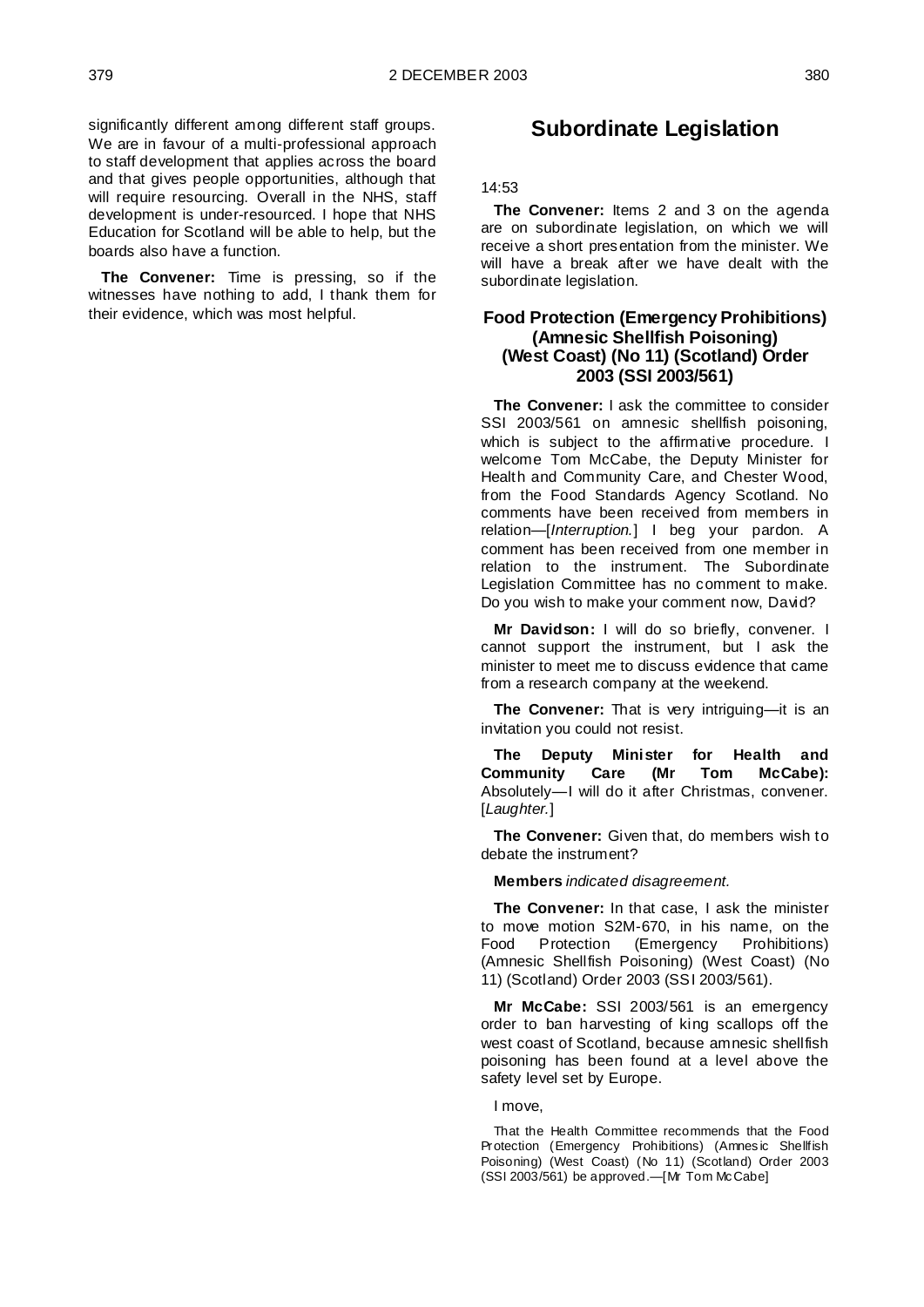**The Convener:** The question is, that motion S2M-670 be agreed to. Are we all agreed?

# **Members:** No.

**The Convener:** There will be a division.

### **FOR**

Eadie, Helen (Dunfermline East) (Lab) Hughes, Janis (Glasgow Rutherglen) (Lab) Maclean, Kate (Dundee West) (Lab) McNeil, Mr Duncan (Greenock and Inverclyde) (Lab) Rumbles, Mike (West Aberdeenshire and Kincardine) (LD) Turner, Dr Jean (Strathkelvin and Bearsden) (Ind)

## **AGAINST**

Davidson, Mr David (North East Scotland) (Con)

## **ABSTENTIONS**

Grahame, Christine (South of Scotland) (SNP) Robison, Shona (Dundee East) (SNP)

**The Convener:** The result of the division is: For 6, Against 1, Abstentions 2.

*Motion agreed to.*

# **National Health Service Superannuation Scheme (Scotland) Amendment (No 3) Regulations 2003 (SSI 2003/517)**

# **Specified Sugar Products (Scotland) Regulations 2003 (SSI 2003/527)**

**The Convener:** We are to consider two instruments that are subject to the negative procedure. They are SSI 2003/517 and SSI 2003/527. The Subordinate Legislation Committee has no comment on either instrument, and no comments have been received from members. No motions to annul have been lodged, and it is<br>suggested that the committee make no suggested that the committee make no recommendation in relation to the instruments. Is that agreed?

**Members** *indicated agreement*.

14:58

*Meeting suspended.*

15:06

*On resuming—*

# **Primary Medical Services (Scotland) Bill: Stage 2**

**The Convener:** I reconvene the meeting. I will take members' guidance, but I think that I should share some information, in particular for the benefit of new members of Parliament—I welcome Carolyn Leckie, who is here to speak to her amendments. I will take a moment to go over stage 2 procedure, although I know that many members present are old hands—I hope that Duncan McNeil will bear with me. This explanation is for the benefit of people who are moving amendments and who might find the procedure difficult.

Amendments have been grouped to facilitate debate. However, the order in which the amendments will be moved and called is dictated by the marshalled list. All amendments will be called in turn from the marshalled list and will be disposed of in that order. The committee cannot move backwards in the marshalled list. There will be one debate on each group of amendments. I will call the first amendment in each group, and the member who is to do so should speak to and move that amendment. I will then call other speakers, including those who are to speak to all other amendments in the group. However, those members should not move their amendments at that stage: I will call members to move amendments at the appropriate times. If other members wish to speak, they should indicate that in the usual way. The minister will be called to speak to each group.

I will, following debate, clarify whether the member who moved the amendment wishes to press it. If the member does not wish to press the amendment, he or she may seek the committee's agreement to withdraw it. If the first amendment is not withdrawn, I will put the question on that first amendment in the group. If any member disagrees to the amendment, we will proceed to a division by a show of hands. It is important that members keep their hands raised until the clerk has fully recorded the votes. Only members of the Health Committee may vote. Any member not wishing to move an amendment should say simply "Not moved" when that amendment is called. I will give guidance if there is confusion—provided that I do not get confused.

The committee is required to decide whether to agree to each section or schedule of the bill. As members will recall, we go through each section one after the other and sign them off. I do not propose to delay any division to enable members who are not present to return to the meeting—this is the one and only stage 2 meeting for the bill.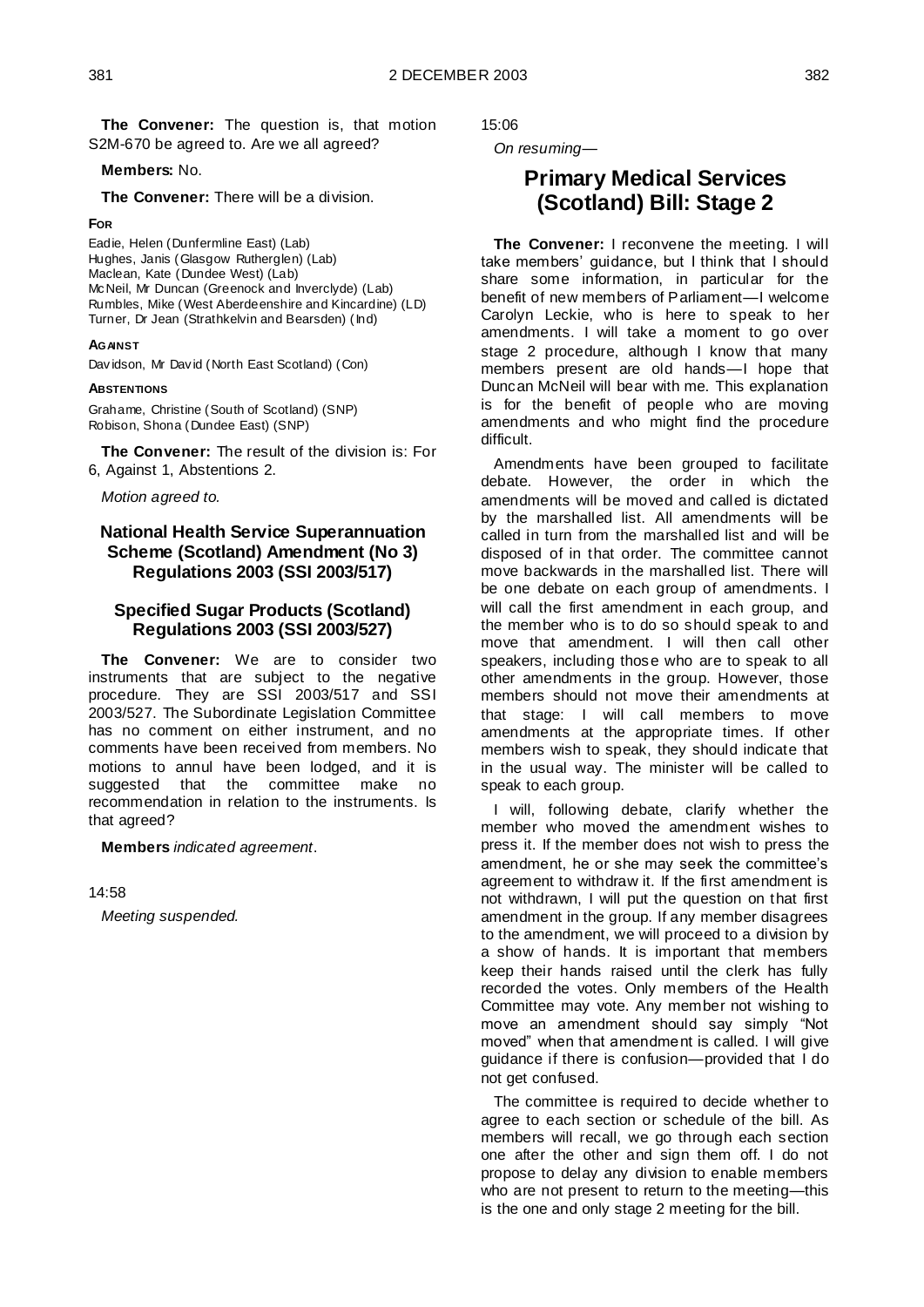# **Section 1—Health Boards' duties: provision of primary medical services**

**The Convener:** Moving swiftly on, I call amendment 1, in the name of the minister, which is grouped with amendments 4, 5, 6, 7 and 24.

**Mr McCabe:** I will speak to amendments 1, 4 to 7 and 24. This group—

**The Convener:** I ask the minister to move amendment 1.

**Mr McCabe:** Okay, I will move amendment 1.

**The Convener:** You can speak to all the other amendments in the group.

**Mr McCabe:** I was waiting for your next instruction.

**The Convener:** I am sorry. You are required to move only the first amendment. I presume that you wish to move it.

**Mr McCabe:** Yes—I think that that would be a good idea.

This group of amendments deals with health boards' general powers and duties over primary medical services. I will summarise the main points of each amendment.

Amendment 1 is about a health board's power to provide services to patients for whom another health board has the duty to provide those services.

Amendment 4 clarifies the fact that ministers' power to prescribe the information that is published by health boards should cover all aspects of primary medical services.

Amendment 5 clarifies the intention that health boards should co-operate in relation to the full range of functions that are connected with every aspect of provision of primary medical services.

Amendment 6 provides for situations in which primary medical services can be provided to patients and includes provision for a health board to contract with a practice outside its area, and to send a patient to receive services outside Scotland if that is deemed to be in the patient's best interests.

Amendment 7 clarifies that such provisions will relate to any order that may be made, rather than to one specific order.

Amendment 24 is consequential on amendment 1.

I move amendment 1.

**The Convener:** I refer members to the letter that we received from the minister and I thank the minister for it. It is not numbered among today's papers because it came in too late. The letter is dated 1 December 2003 and explains some of the amendments, which members might find useful.

*Amendment 1 agreed to.*

**The Convener:** Amendment 2, in the name of Carolyn Leckie, is grouped with amendments 3 and 8.

**Carolyn Leckie (Central Scotland) (SSP):** All the amendments in the group seek to ensure that the bill provides no opportunities to contract with private, for-profit medical establishments. As it stands, the bill does not preclude a private organisation, such as a pharmacy, from expanding the services that it provides. That is happening at present. Boots the chemist is moving into primary services, and even BUPA could be contracted to health boards.

All the amendments in the group seek to ensure that there is no contracting with a private, for-profit provider. Although the Executive's statements on the guidance that it will issue to health boards give some assurance, outwith legislation, about contracts with private providers, I am a bit puzzled as to why, against a background of negotiations on the general agreement on trade in services, that has been omitted from the bill.

I move amendment 2.

**Mike Rumbles:** I oppose the amendments in the group on the ground that they challenge current practice. Private health care providers already provide care in the national health service. For example, GPs in limited liability companies already provide services and Carolyn Leckie's amendments would wreck that provision. Therefore, I have no hesitation whatever in suggesting that the committee reject amendments 2, 3 and 8.

**Mr Davidson:** I also wish to speak against the amendments, although not quite along the same lines as Mike Rumbles did, despite my having some sympathy with his views. I got the impression that the aim of the bill is to improve the desirability of working in certain aspects of health care in Scotland. It therefore strikes me as rather odd to set up additional barriers to stop people working in health care. If anything, the amendments would close down the national health service as we know it. All health care is governed by legislation as to suitability and qualification, and the same procedures are followed for the education and accreditation of those who work in the health service, regardless of which sector they work in. Many of the people who end up in private health care, such as general practitioners, invest in and work in the health service, and there has never been a question as to whether they put their patients first.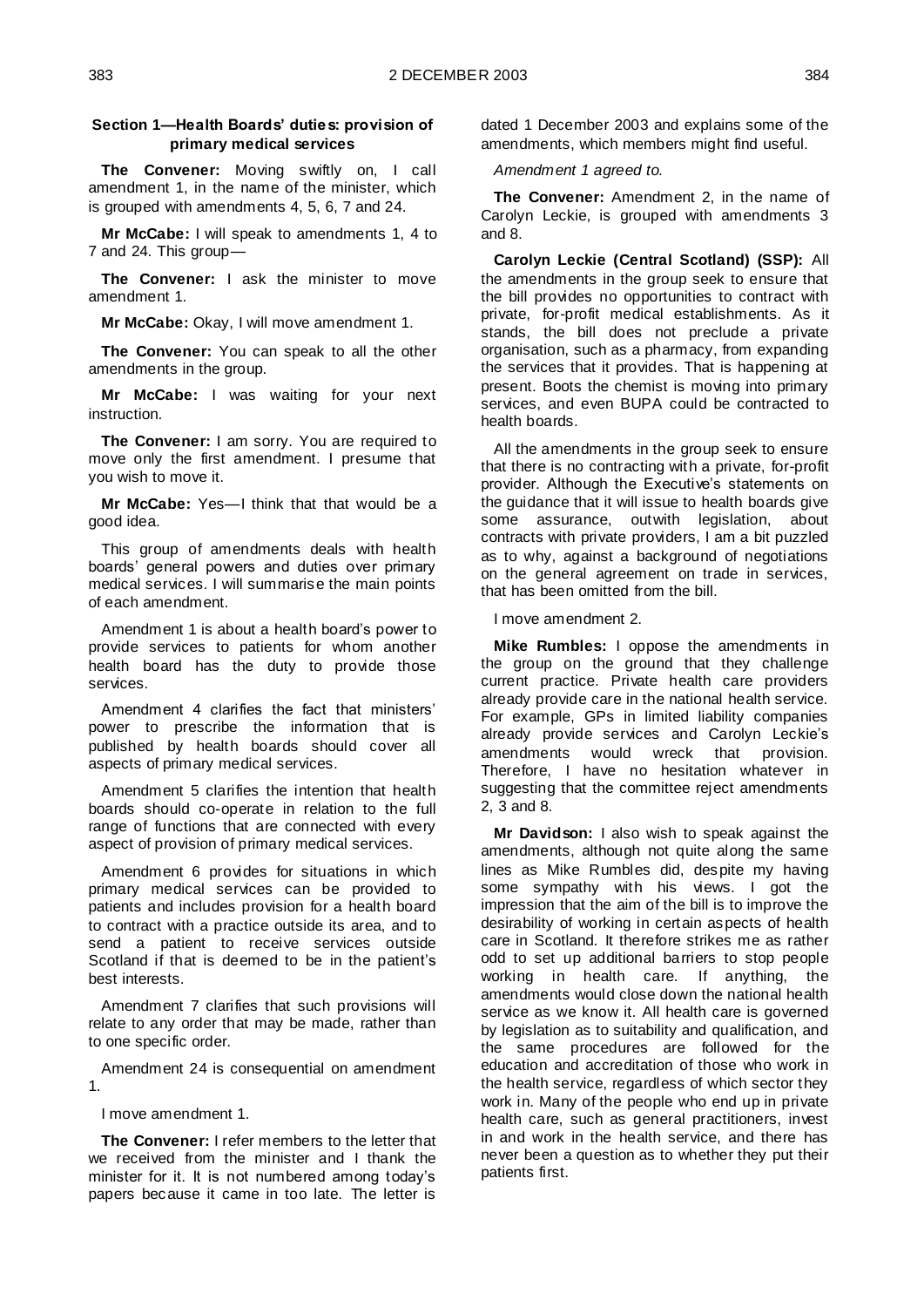Ms Leckie will be able to answer my questions when she winds up. Is it her purpose to nationalise all aspects of health care? If so, how does she envisage that being affordable, accessible or desirable? How will the transition be handled? Is she not of the view that perhaps the health service should be paid for from the public purse, as it is now, but not necessarily delivered through the public sector, because that has led to inefficiency in many cases?

### 15:15

**Shona Robison:** Whereas I would always take the opportunity to restrict private profiteering from the health service and oppose the use of private finance initiatives and so on, I agree with Mike Rumbles's view of this group of amendments. The fundamental problem with the amendments is that they would undermine the role not only of general practitioners as independent contractors but of community pharmacies, which would fall foul of the proposal on the ground that they are privately owned concerns. However, community pharmacies are an essential part of health service delivery at the moment and will be given an enhanced role in the delivery of many aspects of illness prevention in local communities. The amendments would target them, even if that is not the intention.

It is worth pointing out to Carolyn Leckie that, in its briefing on her amendments, the BMA points out that the proposal would not restrict commercial companies' ability to provide health care, as it relates only to privately owned companies and not to limited liability companies. That shows that the amendments are fundamentally flawed.

I am not quite clear what Carolyn Leckie is trying to achieve. All of us, with the exception of David Davidson, want to restrict the ability of the private sector to expand in the national health service-

**Mr Davidson:** Will the member take an intervention?

**The Convener:** I am afraid that interventions are not allowed.

**Shona Robison:** We have to realise that the current set-up of the NHS, with its many elements and the relationships that it has with community pharmacies and so on, is complex and that this bill is not the place to try to amend that situation.

**Helen Eadie:** I will oppose Carolyn Leckie's amendments, from the perspective that the existing set-up is correct, provided that there is always state funding when contracting with any agency, whether it be a private concern, a GP or whoever. We see similar approaches across Europe. For example, Sweden contracted with Germany to undertake a range of operations that were paid for by the state in the interests of providing services to individuals. That step was critical with regard to making progress on waiting lists.

Further, the amendments would physically harm many complementary or alternative therapists, at a time when their support for GPs and other primary care services is growing. I would not like the use of reflexologists, osteopaths, chiropractors, aromatherapists and so on to be restricted. They play a growing and vital role in the health service.

**Dr Turner:** I did not get a chance to consider further the detail of Carolyn Leckie's reasons for lodging her amendments but I think that we must take care when introducing private companies into the health service. Back in the 1970s, a company called Aircall used to conduct out-of–hours calls on behalf of doctors. It was keen on making a profit at the expense both of the doctors who worked for the company and of the patients.

It was nice to have an alternative—sometimes, one needs an alternative. In my case, I worked with another company that provided a doctor-run service, so there was an alternative. It was difficult to get GEMS going when it started up, and when I opted out of it, I had the alternative of going to another company that provided a different service. We need to be able to choose services and we should not be held to ransom by any of the companies that may be waiting on the sidelines to come in. I have spoken to patients, doctors, nurses and other members of staff who are worried that BUPA and other companies may well come in and fill the gaps that appear.

I will not vote for Carolyn Leckie's amendments, because I probably do not know enough about the detail, but I am thinking about my experience of situations in which private companies have helped doctors out. They were not the most expensive option and they actually delivered a better service for the patient. We must weigh up each individual case.

**The Convener:** For the record, could you tell us what GEMS is?

**Dr Turner:** GEMS stands for the Glasgow Emergency Medical Service (General Practice) Ltd. It was run by doctors and set up by the Government and the local health authorities.

**The Convener:** David Davidson, would you like the right to reply?

**Mr Davidson:** Thank you, convener. I would like to respond to a comment made by Shona Robison, who more or less accused me of giving an ideological response that all things must be private. That is utter nonsense. However, if the quality of care can be delivered in a cost-effective manner so that the public purse gets value for money, we should not close our eyes to that.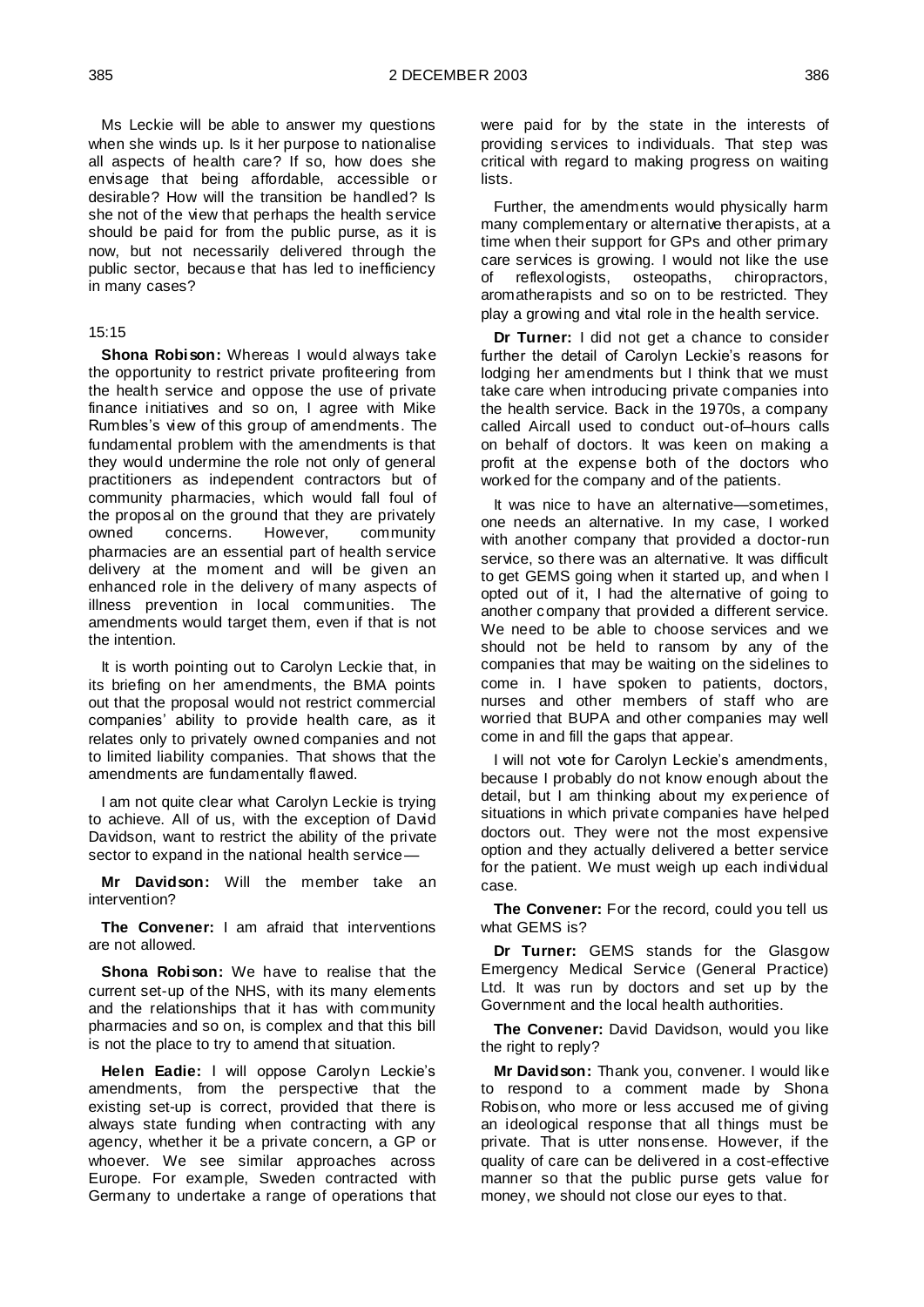I echo what Dr Turner has just said. Many years ago, when I was a young pharmacist, I operated the out-of-hours service for the northern half of Kent in conjunction with a private limited company owned by two GPs. There was no public provision for that service whatsoever; it was simply provided on a fee basis to the GPs involved. I do not want us to get into an ideological discussion of whether the only good job is done by the public sector or by the private sector. The bill is about putting the patient at the centre and ensuring that we take every opportunity to provide high-quality, costeffective health care to the appropriate standards set by the Parliament.

**Mr McCabe:** As members have recognised, amendments 2, 3 and 8 seek to prevent health boards from contracting with private health care providers to provide primary medical services. We believe that the proposal is unnecessary and that it would prevent health boards from making decisions—utilising maximum flexibility—in the best interests of a patient. We believe that the quality and availability of care are important, not the nature of the provider.

We expect that GP practices will continue to provide the vast majority of care, just as they have done for the past 55 years. The bill is about improving the position of GPs and patients and about sustaining general practice, not replacing it with private companies. Under the new arrangements, existing practices will have the right to continue to provide both essential and additional services. A practice that provides those services on 31 March will not see them taken away on 1 April and given to Boots the chemist or anyone else.

Carolyn Leckie referred specifically to large companies such as Boots, and I can assure the committee that large organisations such as Boots and Tesco will simply not be able to hold a GMS contract, by virtue of the conditions in the bill that stipulate specifically the type of people who would qualify to hold such contracts. Such organisations would not fall within the range of those that would qualify.

I would like to comment specifically on amendment 3. I fail to understand why it would be more acceptable for private providers to be involved in the provision of primary services at certain times of the day than it would be at other times. That does not flow with any kind of logic. I therefore urge the committee to reject amendments 2, 3 and 8.

**Carolyn Leckie:** The contributions have merely confirmed my fears about one of the insidious purposes of the bill. I shall start with Mr McCabe's contribution. By asserting that quality and availability are the most important aspects and by talking about the "vast majority", he is obviously not ruling out the expansion of private provision of general medical services. He gave assurances about Boots but, as I understand it, the bill refers to any company being eligible to be a contractor as long as one GP is a shareholder. I am sure that Boots and BUPA could arrange that, if they have not already done so.

That takes me on to some of the spurious points that were made in opposition to my amendments. We must remember to see the amendments in the context of the bill and to bear it in mind that they amend specific phrases in the bill. The definitions of company and so on are already laid out in the bill. Amendment 8 is about any company

"whose primary purpose is the provision of medical services on a for profit basis."

Some of the concerns that have been raised are therefore red herrings.

Yes, the SSP's political position is for full public ownership of the NHS, including GP services. Members know that we lodged an amendment seeking that GPs should be salaried. That amendment is not included in this group of amendments, which seeks to address specifically the fear that the bill will allow the expansion of private, for-profit provision of general medical services.

There may be members of the committee who share those concerns, such as Shona Robison or other members of the SNP for example. If my amendments are unacceptable to them, l look forward to discussing amendments that they have lodged to ensure that there is no expansion of private provision of general medical services. Nothing has been said that addresses those concerns. I have to throw the question back to Mr Davidson, for example, who acknowledged in the stage 1 debate that he saw opportunities for the expansion of businesses in the provision of general medical services. He agreed that the bill will allow that to happen. Therefore, there is agreement that a threat exists, although Mr Davidson says that that threat is really an opportunity. I find it to be of concern that although there might be two committee members who acknowledge the possibility that the bill will allow contracting with a private, for-profit provider, I am the only person present who wants to prevent that from happening—I hope that we do not all live to rue the day. I will press my amendment.

**The Convener:** The question is, that amendment 2 be agreed to. Are we agreed?

**Members:** No.

**The Convener:** There will be a division.

#### **AGAINST**

Davidson, Mr David (North East Scotland) (Con) Eadie, Helen (Dunfermline East) (Lab)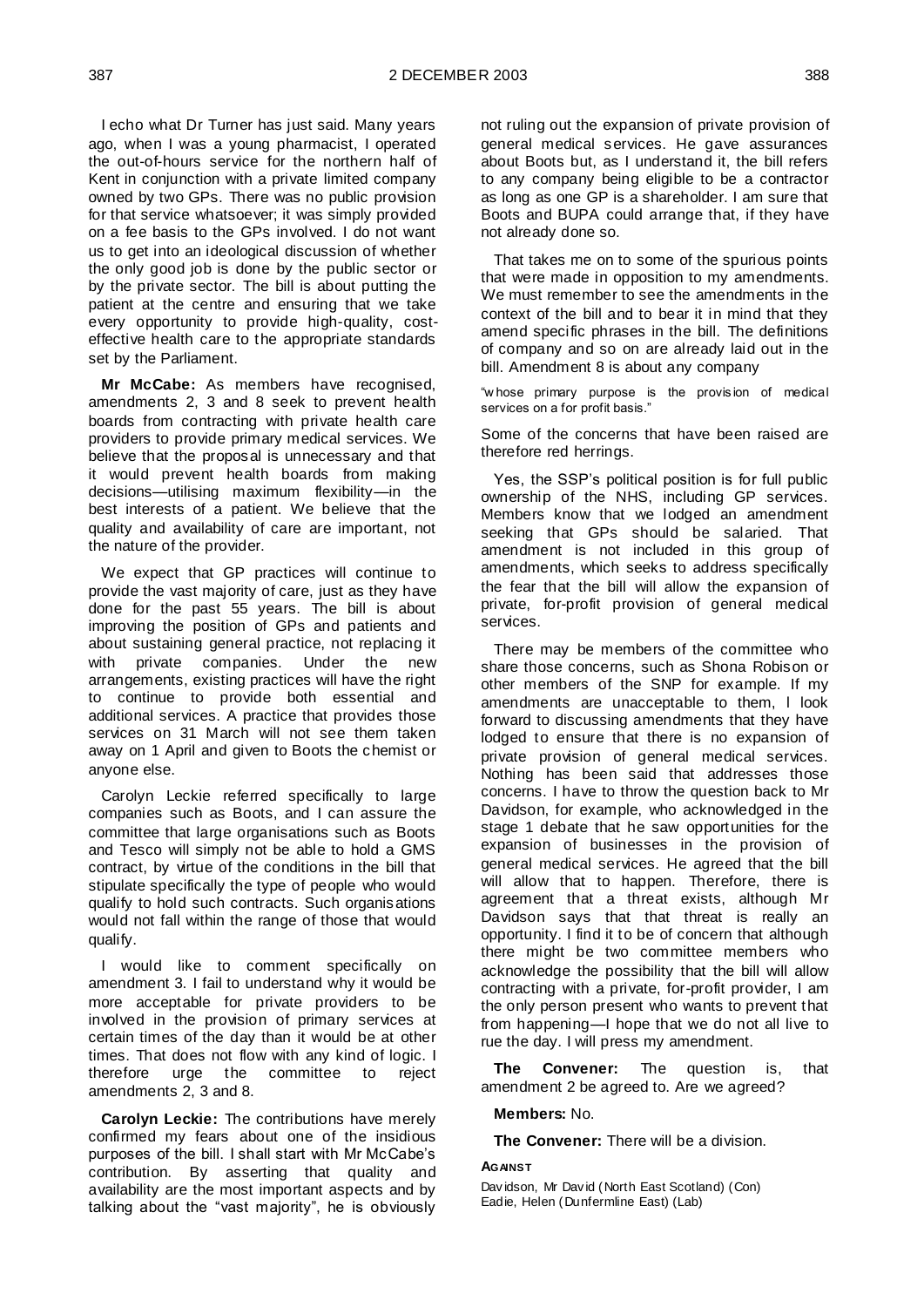Grahame, Christine (South of Scotland) (SNP) Hughes, Janis (Glasgow Rutherglen) (Lab) Maclean, Kate (Dundee West) (Lab) McNeil, Mr Duncan (Greenock and Inverclyde) (Lab) Robison, Shona (Dundee East) (SNP) Rumbles, Mike (West Aberdeenshire and Kincardine) (LD) Turner, Dr Jean (Strathkelvin and Bearsden) (Ind)

**The Convener:** The result of the division is: For 0, Against 9, Abstentions 0.

#### *Amendment 2 disagreed to.*

*Amendment 3 moved—[Carolyn Leckie].*

**The Convener:** The question is, that amendment 3 be agreed to. Are we agreed?

**Members:** No.

**The Convener:** There will be a division.

#### **AGAINST**

Davidson, Mr David (North East Scotland) (Con) Eadie, Helen (Dunfermline East) (Lab) Grahame, Christine (South of Scotland) (SNP) Hughes, Janis (Glasgow Rutherglen) (Lab) Maclean, Kate (Dundee West) (Lab) McNeil, Mr Duncan (Greenock and Inverclyde) (Lab) Robison, Shona (Dundee East) (SNP) Rumbles, Mike (West Aberdeenshire and Kincardine) (LD) Turner, Dr Jean (Strathkelvin and Bearsden) (Ind)

**The Convener:** The result of the division is: For 0, Against 9, Abstentions 0.

*Amendment 3 disagreed to.*

*Amendments 4 to 7 moved—[Tom McCabe] and agreed to.*

*Amendment 8 moved—[Carolyn Leckie].*

**The Convener:** The question is, that amendment 8 be agreed to. Are we agreed?

**Members:** No.

**The Convener:** There will be a division.

#### **AGAINST**

Davidson, Mr David (North East Scotland) (Con) Eadie, Helen (Dunfermline East) (Lab) Grahame, Christine (South of Scotland) (SNP) Hughes, Janis (Glasgow Rutherglen) (Lab) Maclean, Kate (Dundee West) (Lab) McNeil, Mr Duncan (Greenock and Inverclyde) (Lab) Robison, Shona (Dundee East) (SNP) Rumbles, Mike (West Aberdeenshire and Kincardine) (LD) Turner, Dr Jean (Strathkelvin and Bearsden) (Ind)

**The Convener:** The result of the division is: For 0, Against 9, Abstentions 0.

*Amendment 8 disagreed to.*

**The Convener:** Amendment 49, in the name of Dr Jean Turner, is in a group on its own.

#### 15:30

**Dr Turner:** I lodged amendment 49 because I found that many general practitioners, patients

and nurses were concerned about what will happen when general practitioners decide either to stay as they are at present or to become salaried and about who will opt out of out-of-hours provision.

My practice covered the period from 7:30 pm to 8:30 am, but that might not be the same in every case—I do not know what times will be decided on. I will give members an idea of what general practitioners do at the moment: they provide cover for their patients 24 hours a day. The family doctor service is probably the most effective medical sieve. Practically all patients are seen and diagnosed there, and the family doctor decides which way they should go—whether they should be treated by the GP, whether they should move forward through the system or whether they should go to the emergency service.

At present, if general practitioners have to be away from their practices due to ill health, holidays, maternity leave, postgraduate education, another job or bereavement, it is their responsibility to replace themselves with locums if their partners cannot or will not provide cover. I assume that, if doctors decide to become salaried and opt out of providing all the cover during the day as well as in the evening, that is where the health boards will come into play. No doctor can provide cover when they are suddenly incapacitated, for example by illness, and, at present, if the situation in a practice was really bad, the health board would step in. Over the years, locums have become scarce and expensive for practices. They are a cost to practices, as they are usually paid for out of practice income.

At present, not all general practitioners do their own out-of-hours cover. In some cases, such as in small practices, the hours between 7 in the morning and 6 at night are covered, which often means that the practice covers the on-call provision from 7 in the morning until 6 at night as well as all its clinics and other work. Such practices therefore often use deputising services, but, despite that, they often work into the evening. They cannot possibly do all their own work, so they need deputising services.

In large towns, which have the choice of a deputising service, GPs who wish to do the out-ofhours service make money. There are a few such GPs, and they are able to make a great deal of money. Not every doctor in Glasgow does that. If every GP decided to do out-of-hours work, providing that service would be a small cost to the practice, but because of work loads, it is almost impossible for them to do that work.

The bill will mean that the health board will be responsible if the GP is unable to be present in their practice to cover work within the practice. Looking back over the years, I can remember,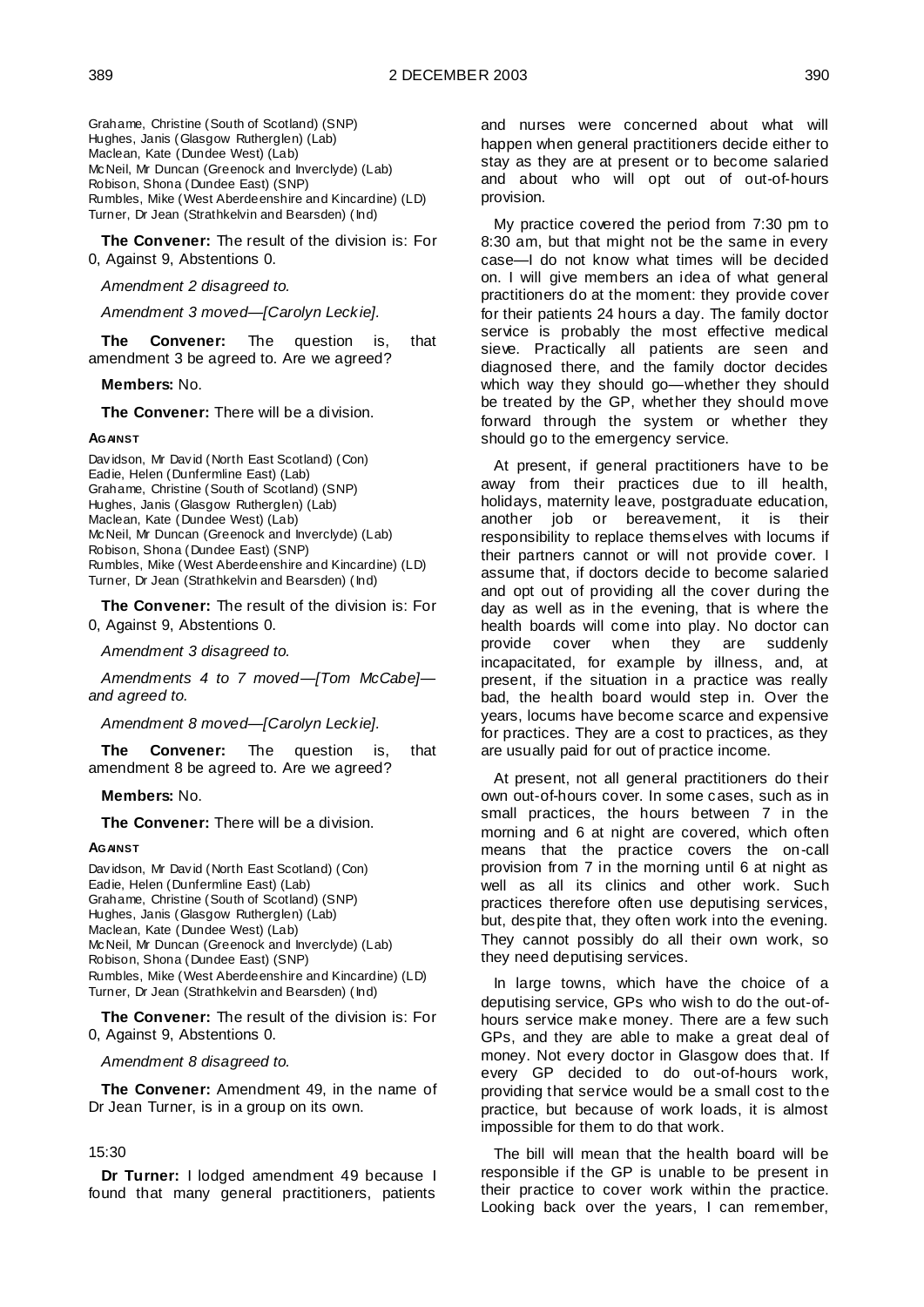when I was in a single-handed practice, having to make 20 phone calls to get five people together to cover my work for a week when I was struck down with a flu-type illness. Likewise, when my mother had a heart attack and was dying up north, I could not get a locum, but six practices managed to cobble together cover to allow me to get away.

Perhaps members can see where I am coming from. If a practice has a doctor who is still contracted to the health board and another who is salaried, there may be an inequality in covering the hours during the day, never mind the hours in the evening. At present, doctors can work during the day and go on to work all evening. I hope that, for their and the patients' benefit, their ability to work all the hours that come their way will eventually be restricted. At present, they can do 13 hours in a practice and then work all night, and I have known doctors who have driven themselves off the motorway because they were tired or who have come into work in the morning and lain down on their patient couch to recover. That is wrong, and I would like the bill to contain a provision that prevents one doctor in a practice, who might still be contracted, from doing all the work within the practice, or other doctors from being able to continue working all the hours that they can to make extra sums of money, because that leaves patients poorly covered.

With serious situations such as the Ibrox disaster, everybody comes together and works extra hours. In the past, good will has cemented the work that has been done. However, under the European Community working time directive, some doctors will be restricted in the hours that they work, which means that, because many doctors might opt out of being salaried, extra hours might not be covered during the day. Further, because many doctors might opt out of out-of-hours work, there might not be enough people to cover those duties. If members listened to BBC radio this morning, they might have heard about the result of a poll of 3,000 doctors, according to which eight out of 10 doctors wish to opt out of work through the night. That is of concern to patients.

I may well not quite understand the proposed options. If we want to retain doctors, we have to provide them with choices—that is great. However, if in providing doctors with a choice, they are still restricted to working excessive hours, nothing will have changed from the present situation. Some doctors may work excessive hours because of loyalty to their patients and others will do so because they want to make more money.

I am not surprised that the BMA is not exactly on my side. The bill will work only if lots of different professionals work together. I worked closely with nurses and paramedic services—I could not have

worked without them—but it looks as if we may well replace doctors with nurses. We must guard against that because the two are not synonymous.

I move amendment 49.

**Janis Hughes:** I am not clear about the wording of amendment 49, which would put a duty on health boards to provide out-of-hours services 24 hours a day. My understanding of the definition of out-of-hours service is that the core hours are from 6.30 pm to 8 am on weekdays, weekends, bank holidays and public holidays. Perhaps Jean Turner will expand on that issue in her summing up and say why it is necessary to provide such services 24 hours a day. I do not understand that point.

I am concerned about the amendment because it would restrict the provision of out-of-hours services to general practitioners. understanding is that such services are provided by a primary care provider of some description, who may well be a nurse or a practitioner other than a general practitioner. The service involves the Scottish Ambulance Service, NHS 24 and other agencies that provide care in the primary care sector. I am not sure how Jean Turner thinks that the service would work if it were provided only by general practitioners. I am sure that, particularly in rural areas, such a system would be totally impossible and unworkable.

The amendment states that the restrictions that it would impose will not

"apply in the case of a major medical emergency."

Jean Turner mentioned the Ibrox disaster, but the wording of the amendment is loose. I would like a more precise definition of a major medical emergency. Who would decide whether an incident was a major medical emergency?

**Mike Rumbles:** I am sorry to say this to Jean Turner, but I do not think that the amendment is exactly well thought out. There is a real danger in continually relying on your personal experience or the anecdotal evidence that the committee receives week after week—

**The Convener:** I think that it would be fair to move on—

**Mike Rumbles:** Excuse me?

**The Convener:** I am asking you to speak to the substance of the amendment and not to get into personal issues.

**Mike Rumbles:** Convener, I am speaking to the amendment—I am giving my reasons why I cannot support amendment 49.

**The Convener:** Well, we shall see.

**Mike Rumbles:** I do not support amendment 49 because it is not exactly well thought out.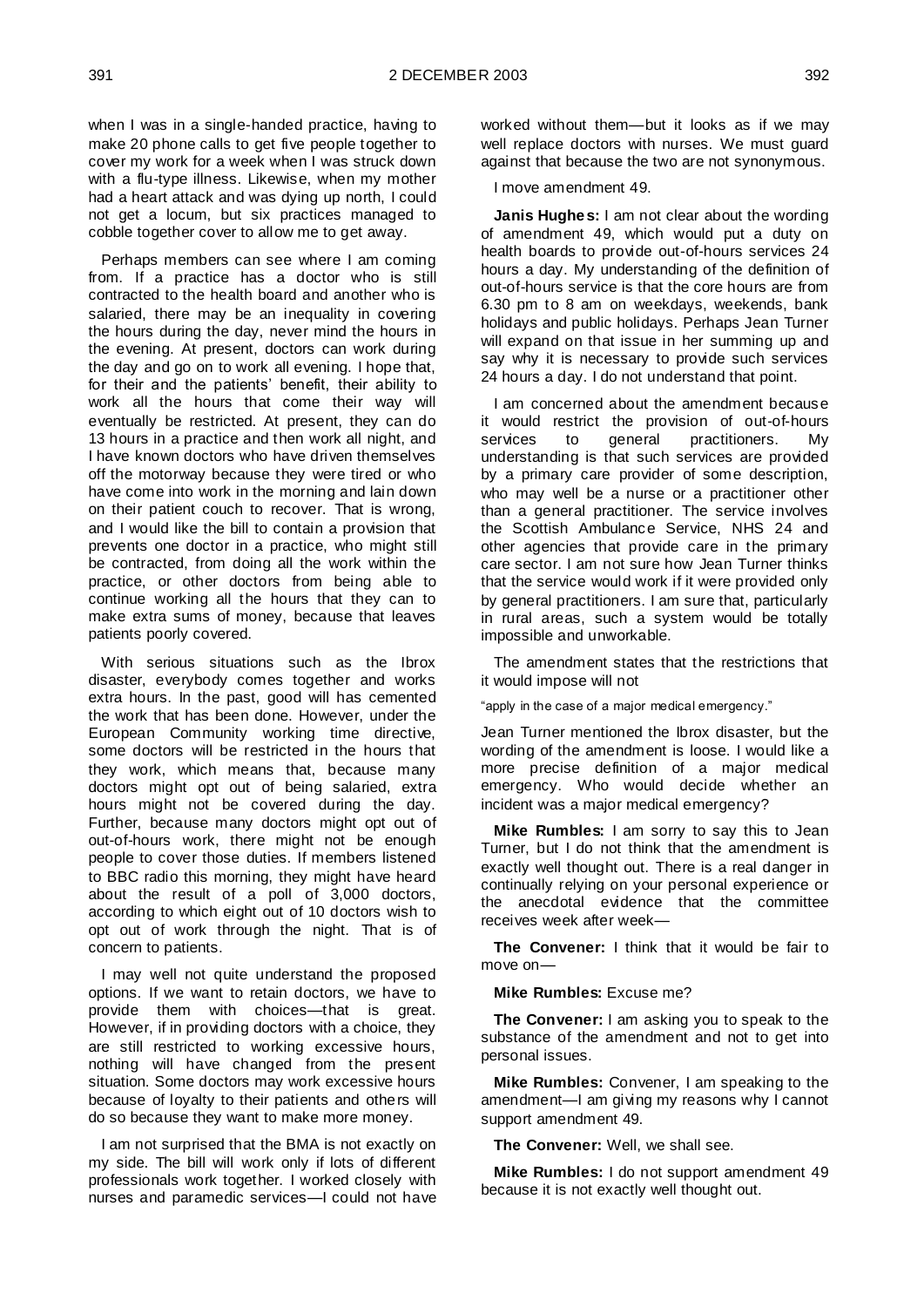**The Convener:** I accept that.

**Mike Rumbles:** The amendment is typical of what Jean Turner has brought to our discussions on the bill. For example, in her contribution just now, she gave us the benefit of her personal experience. However, that is not a sound enough basis on which we can be asked to change the law. Relying on such anecdotal evidence is not helpful and we cannot possibly agree to the amendment in its present state.

It is important to outline why we cannot agree to amendment 49. Jean Turner referred to BMA Scotland's evidence and said—I wrote down the quotation—"The BMA is not exactly on my side". I can see that; indeed, the feeling is much stronger than that. In its introduction to the briefing note that we all received, the BMA says that it

―strongly urges members of the health committee to reject"-

the amendment—

"in the name of Dr Jean Turner MSP."

The briefing goes on to say:

"The amendment, as w ritten, is fundamentally flaw ed ... Under the new GP contract, the practice has responsibility for 24 hour patient care unless they choose to opt out of responsibility for out of hours care."

Janis Hughes has just made that point. The BMA says that such care is not available for 24 hours a day, because it

―falls w ithin the hours of 6.30pm to 8am on w eekends, weekdays and Bank Holidays and public holidays."

The detail contained in amendment 49 is completely unnecessary and delving into it would not be worth while. The BMA also points out:

―As self-employed contractors GPs are not required to comply w ith the European Working Time Directive. Nevertheless, under GMC guidelines they do have an obligation to ensure that they are fit to practice. If not, they run the risk of facing disciplinary action.'

I do not like the idea of accepting as a fact that our GPs are reckless and that they run the risk of damaging people's lives because of the way in which they work. If GPs suspect that other GPs are taking such risks, they can use the disciplinary procedure that is in place. That is the proper course of action. We should not try to change the law in such detail and—I am trying to choose my words carefully—in such an unfocused way.

**Mr Davidson:** I have some sympathy with the principles behind amendment 49. Mr Rumbles mentioned patient safety. I suspect that the patient safety aspects of the bill will be subject to guidance from the Executive when it comes to issue conditions of practice and advice to the health boards that will ultimately hold the contracts. Using the guidance from the minister and the Executive team, health boards will decide

on a national basis how to deal with aspects of patient safety other than through complying with the European working time directive. For example, people in certain areas of accident and emergency, regardless of their age, will be unfit to practise after going through 13 hours of a huge emergency session. We must consider the matter on that basis. However, I understand Jean Turner's position on that issue. I am also concerned about rural and remote practices that might not receive health board support.

The bill does not deal with some details of the duty on health boards, capacity levels and so on. Much of that will be dealt with in regulations and guidance. I accept today as I did last week the minister's assurances that such regulations and guidance will be issued.

My biggest problem with amendment 49 is its wording. For example, it contains a very poor definition of

"adequate level of out of hours care".

I suspect that that matter will not appear in the bill. If Dr Turner is recommending that the bill should cover it, she should provide much greater and enveloping guidance that is based on evidence from best practice.

For those reasons, and not because of the principle of what Dr Turner is trying to achieve, I feel that I cannot support amendment 49. It was lodged at short notice, admittedly, but the legislation will last for many years and there should be adequate negotiation and discussion over matters such as the one that is the subject of the amendment. We do not know, but such negotiations may be on-going between the health boards and the various professional groups that, as far as the public are concerned, will be involved in delivering the legislation.

### 15:45

**Helen Eadie:** I, too, will oppose amendment 49, for the reasons that Janis Hughes and Mike Rumbles have touched on. I emphasise David Davidson's point about the implications for the more remote areas of Scotland. As we saw when we considered the draft regulations last week, the out-of-hours period lasts for 13 and a half hours. The amendment would mean that GPs could not work for more than 13 hours, which must include one hour's rest. That would require a minimum of two GPs in a rural area to cover a single night shift. We all know that, in the more remote areas, the likelihood of having a disturbed night is small. Health providers in those areas might find the obligation difficult to meet. The amendment has significant implications, which is why I find it difficult to support it.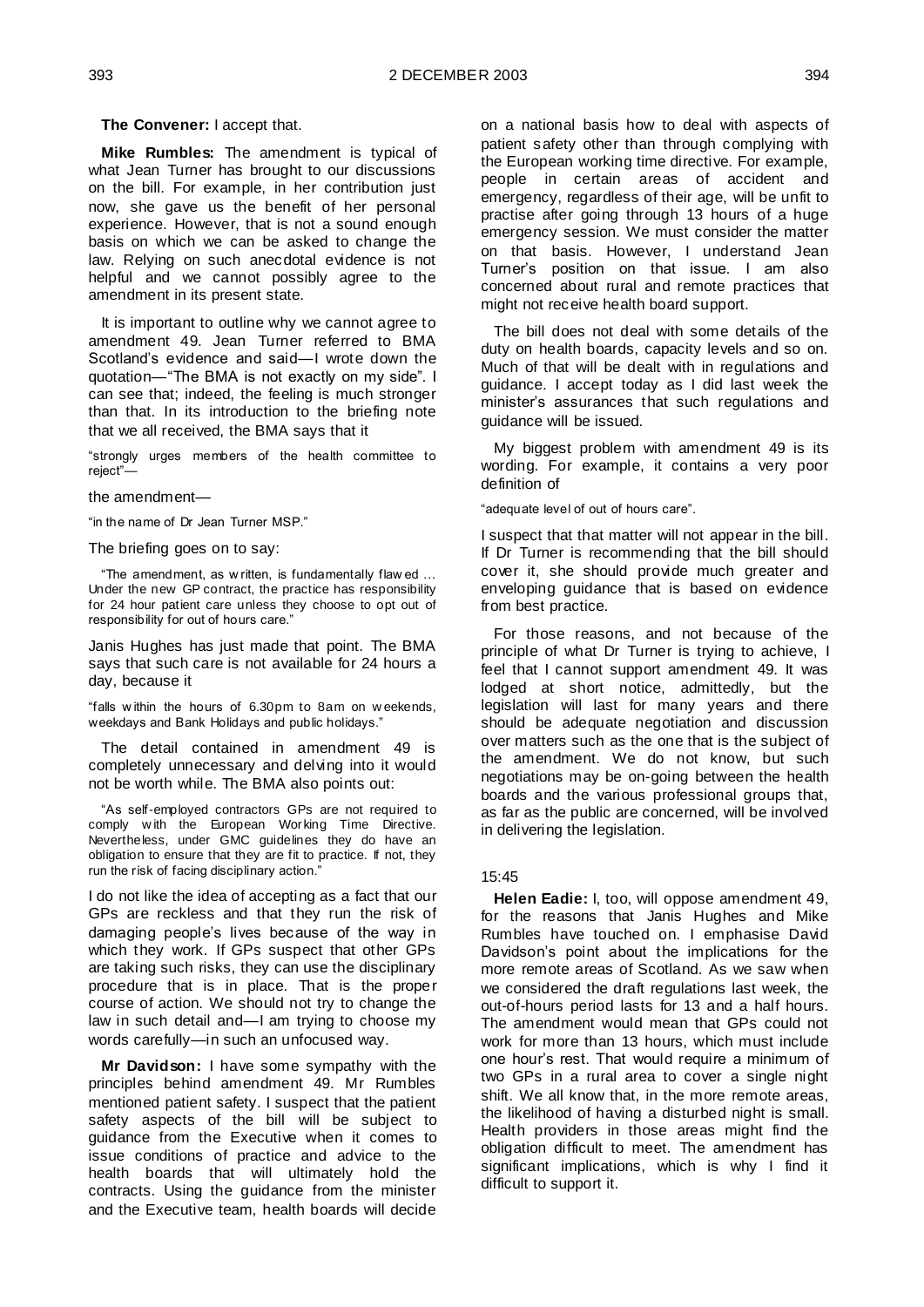**Mr McNeil:** I am in the same position, in that I cannot support the amendment. I pursued some of the questioning at the committee. I was searching for guidelines that protected the patients, although it may have been misconstrued that the concern was the benefit of the doctor. It was interesting to note at that point that the professional organisations had no guidelines in place, despite their argument that shorter working hours are for the benefit of the patient. That has not been demonstrated clearly—there is an issue there, which the amendment allows us to explore again. The general benefit of reducing GPs' hours is evident in the bill. GPs can opt out of out-of-hours care, so their objectives are being successfully met, but we should still perhaps consider the impact on patients.

**Mr McCabe:** I shall take the opportunity to explain why, after careful consideration, we have decided that the amendment should be rejected. The amendment raises an important issue and I can well understand why members would want to probe the matter to reassure themselves that there will be an adequate continuity of service. Ensuring that services for patients are of a high quality, regardless of the time of day, is a principle that we would all support. The bill places health boards under a duty to provide or secure the provision of primary medical services in their areas irrespective of the time of day or night. There is no dispute that everyone in Scotland should have access to a quality service when they need care in the out-ofhours period, but we do not think that the amendment is the way in which to achieve that.

As part of any pre-contract discussion, we would fully expect that the health boards would discuss with the provider whether they have sufficient resources to fulfil their contractual obligations. We expect that such discussions would include whether there were enough well-rested staff to cover periods on duty safely, whenever those periods might be.

On the specifics of out-of-hours cover, in order to ensure that patients can access high-quality services during the out-of-hours period, even where the local GP practice has transferred its responsibility to provide cover, health boards will be able to secure the provision of services only from alternative accredited providers, which must meet nationally defined standards. Those standards will require providers to ensure that the quality of care that they provide is not compromised by staff being tired. We think that monitoring and updating those standards will do more to protect patients than placing inflexible restraints in the bill would.

As members have properly pointed out, the amendment would mean that only GPs would provide out-of-hours cover. Many parts of Scotland already receive excellent out-of-hours care from specially trained staff, especially nurses in NHS 24. During the stage 1 debate, Mr Chisholm referred to an example in Buckie, which showed that a range of allied health professionals are involved in the provision of out-of-hours care. The amendment would put a stop to all that. We need to consider more innovative ways of providing services, particularly in remote and rural areas.

I will deal with two points that were made by Dr Turner. It is important to stress that practices, not individuals within them, opt out. The contract holder—the entire practice—would have to opt out; it is not down to one individual to make that decision. Reference was made to the BBC report on a poll. There is an important distinction to be made. GPs may express a desire to opt out of the responsibility to provide out-of-hours cover, but the same GPs, having relieved themselves of that responsibility in their practice, may still want to involve themselves in the provision of out-of-hours cover in a different way. Rather than being responsible for providing cover 24 hours a day, seven days a week, GPs may decide that they wish to take part in out-of-hours cover once a fortnight. That would be their decision. There is therefore a big difference between a practice's decision to opt out and an individual GP's decision to hook back into providing cover through another route.

**Dr Turner:** I take on board everything that has been said. I am new to this game and we produced the amendment in a hurry—as is probably obvious. The phrase "out of hours" usually concerns the hours from the evening to the early morning. In general practice, however, every doctor knows that they have a 24-hour responsibility, which is a huge burden to live with on a daily basis. I have been reassured by some of the things that the minister has said. I might wish to withdraw the amendment and come back to this important subject at a later stage. The hours that, for example, airline pilots work are restricted. We all know that people's performance decreases with tiredness, which can be as bad as drinking alcohol—tired drivers can cause accidents.

I am aware that not all GPs provide out-of-hours services. I have visited NHS 24 and I must say that I was absolutely impressed by its headquarters. When money is put into a system and people are working together in good teams, they feel confident, they enjoy their work and they perform extremely well. Although NHS 24 has difficulties and teething problems, it has come on in leaps and bounds. I might return to the problem—it is a real problem—and see what crops up. Many doctors are worried about the level of cover, especially if everybody becomes salaried, as is their choice.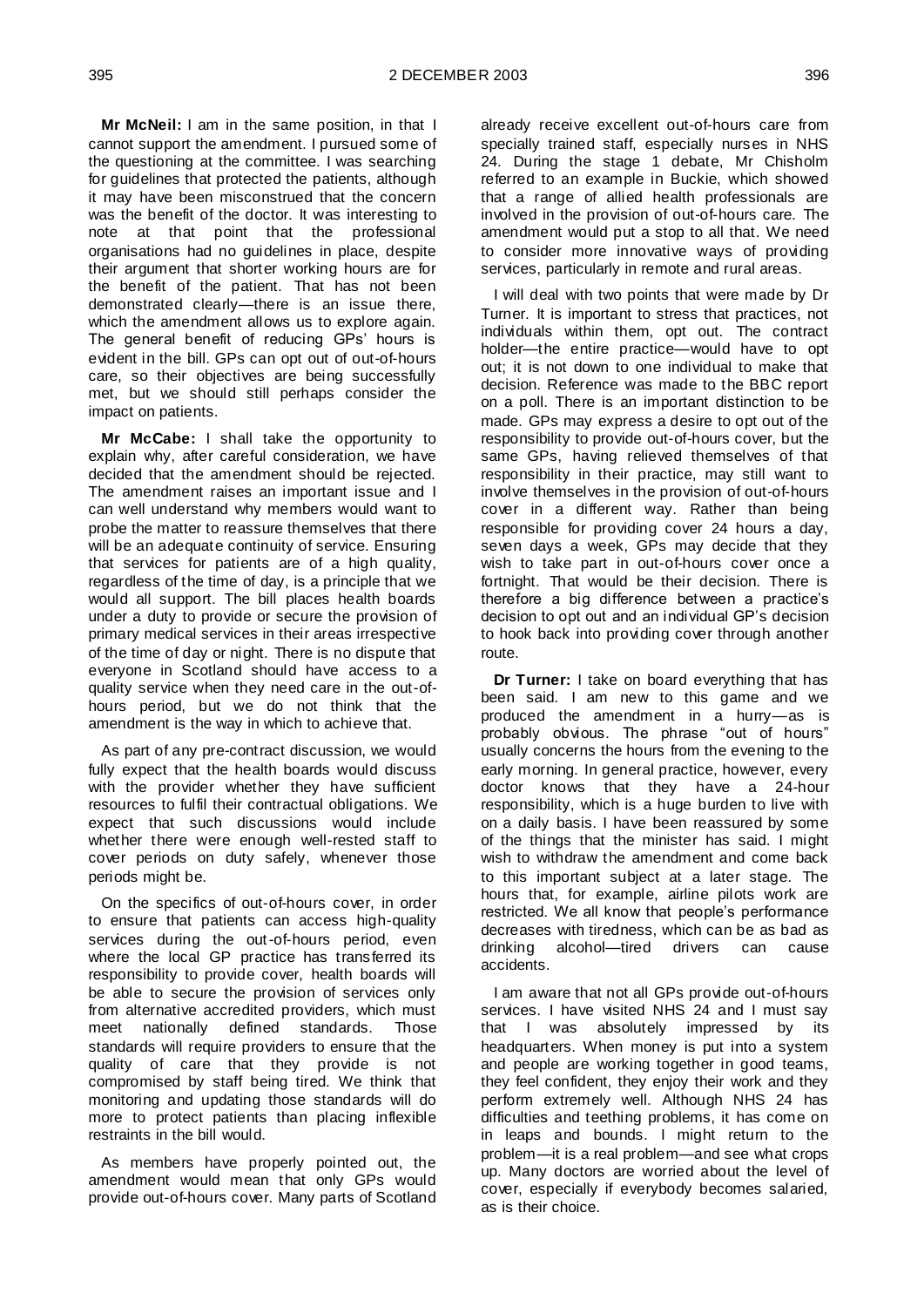*Amendment 49, by agreement, withdrawn.* 

*Section 1, as amended, agreed to.* 

# **Section 2—Provision of primary medical services: section 17C arrangements**

**The Convener:** Amendment 9, in the name of the minister, is grouped with amendments 21 to 23.

**Mr McCabe:** I will speak to amendments 9, 21 and 22, but I would like to hear Carolyn Leckie's views on amendment 23 before I offer any comments on it.

**The Convener:** That is a bit difficult, as she is not present. I ask you to speak to your amendments to start with and to move amendment 9. We will deal with Ms Leckie's amendment 23 later in proceedings.

**Mr McCabe:** I will leave that to you, convener.

This group of amendments relates to section 17C arrangements for primary medical services. Amendment 9 is a clarifying amendment; it makes it clear that other services that may be provided under a section 17C arrangement for primary medical services are not limited to services that may be provided under part I of the National Health Service (Scotland) Act 1978. The amendment removes a limitation that does not apply to other services that may be provided under a GMS contract.

Amendment 21 makes it clear that the power to require, through regulations, that payments under section 17C arrangements be made in accordance with directions of the Scottish ministers relates only to primary medical services.

Amendment 22 clarifies that the Scottish ministers may use the power in section 17E of the 1978 act to make regulations that set out the process for resolution of disputes over the terms of a proposed section 17C arrangement for primary medical services. The bill already provides for regulations to set out such a process for GMS contracts. Again, the amendment is necessary to ensure that there is parity between what can be done in respect of such disputes, whether they arise over a proposed section 17C arrangement or a GMS contract. In other words, the same protection will apply, no matter which route a practice decides to adopt.

I move amendment 9.

**The Convener:** Do you wish to speak to amendment 23?

**Mr McCabe:** Not at the moment.

**The Convener:** As Carolyn Leckie is not present, it is open to other members to move amendment 23. Does anyone wish to move it?

[*Interruption.*] I beg your pardon, I have the wrong instructions. Amendment 23 will not be moved at the moment.

*Amendment 9 agreed to.*

**The Convener:** Amendment 10, in the name of the minister, is grouped with amendments 11 to 20, 25 to 29, 50, 31, 32, 40 and 48.

**Mr McCabe:** The 20 amendments in the group all relate to the providers and contractors for section 17C arrangements and GMS contracts. Together, the amendments clarify our original policy intention and ensure that the bill reflects it. The amendments ensure that the categories of eligible persons with whom a health board may enter into a section 17C arrangement or GMS contract are accurate and complete and that the terminology is clear to the reader. They also ensure that the equivalents of those persons under the relevant English, Welsh and Northern Irish legislation are eligible.

I move amendment 10.

**The Convener:** As no other member wishes to speak, I assume that the minister will waive his right to wind up. [*Interruption.*] I beg your pardon, David.

**Mr Davidson:** It is not for me to suggest that you need an optician, convener.

**The Convener:** I am wearing glasses—that is even more of an insult.

**Mr Davidson:** Rather than talk about the principle of the amendments, I seek clarification on the details of two of them. First, I wonder why amendment 14 will introduce the word "may" into section 2, at page 2, line 29—I say that for the official report staff.

Secondly, the final lines in amendment 18 state:

"NHS foundation trust, NHS trust and Primary Care Trust have the same meanings".

Why is that the case, given that trusts will no longer exist in Scotland in the near future? Is the provision temporary and intended to provide some kind of regulatory framework? I await the minister's answer.

**Mr McCabe:** To take the second point first, that terminology is used because those bodies exist in other parts of the United Kingdom. As members know, it has been decided to abolish trusts in Scotland but, because the bill is a United Kingdom bill, it contains terminology that relates to existing situations in other parts of the UK.

Could you clarify your inquiry on amendment 14? I cannot seem to find the wording to which you referred.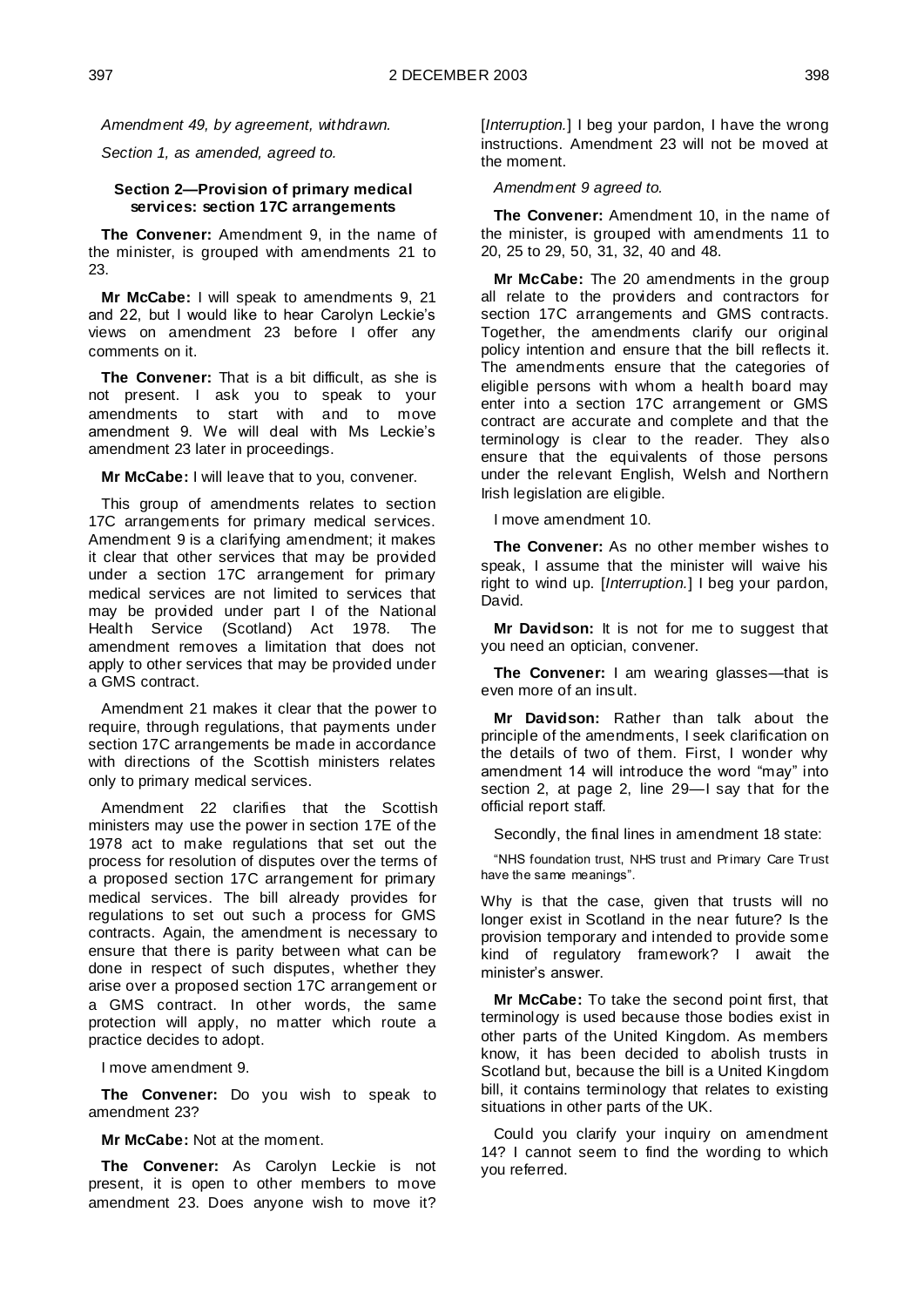**The Convener:** In the meantime, minister, could I just clarify something? You said that this is a UK bill, but it is a Scottish bill.

**Mr McCabe:** It was negotiated on a UK-wide basis and it is necessary to incorporate terms that are used right across the United Kingdom.

#### 16:00

**Mr Davidson:** I understand what the minister has said. With regard to amendment 14, my concern was about the following wording:

"In relation to an agreement ... under w hich ... services are provided w hich is entered into w ith a partnership, regulations may make provision as to the effect … of a change".

What is the Executive's purpose in using that specific wording?

**Mr McCabe:** The wording means that we have every intention of making regulations. I will have to come back to you on the use of the word "may", but I assure you that we will make those regulations.

The Convener: Perhaps the word "shall" should be used, then.

**Mr Davidson:** Does that mean that there will be another amendment to replace amendment 14? In procedural terms, we have to deal with the amendment as it is stated today and the vote today will be based on the submitted document.

**Mr McCabe:** The amendment refers to a permissive power. The section allows us to have the power to make such regulations. That is why the phraseology is as it is. The position is analogous to the one in relation to the GMS contract, so they both line up.

**Mr Davidson:** I can accept that.

*Amendment 10 agreed to.* 

*Amendments 11 to 22 moved—[Mr Tom McCabe]—and agreed to.* 

**The Convener:** Amendment 23 is in the name of Carolyn Leckie. As she is not present, it is open to a member of the committee to move the amendment. Does any member wish to move it?

**Mr Davidson:** If it is not moved today, does it immediately drop out of the proceedings?

**The Convener:** It does.

*Amendment 23 not moved.* 

*Section 2, as amended, agreed to.*

*Section 3 agreed to.* 

# **Section 4—Provision of primary medical services: general medical services contracts**

*Amendments 24 to 29, 50, 31 and 32 moved— [Mr Tom McCabe]—and agreed to.* 

**The Convener:** Amendment 33, in the name of the minister, is grouped with amendments 34 to 38.

**Mr McCabe:** The amendments in this group cover a small number of changes to the provisions governing GMS contracts. Amendments 33 and 34 will ensure consistency between section 17C arrangements and GMS contracts. By widening the wording about what any patient choice regulations might contain, amendment 33 ensures that the wording relating to GMS practices is similar to that relating to section 17C practices for primary medical services. That is in keeping with our commitment to protect the rights of patients whatever contractual option their local GP wants to pursue.

Without amendment 34, the wording about what regulations concerning the termination of a GMS provider's responsibility to a patient might cover would be narrower than for those covering the same situation for a section 17C provider. The amendment ensures that the position will be the same for both.

Amendments 35 to 38 are designed to clarify the bill. The first is a simple amendment, which will add a clarifying "and". The other amendments in the group, by ensuring that the correct singular and plural wording is used, clarify the provisions setting out our intention that single-handed GPs, as well as companies and practices involving a larger number of people, will be able to become health service bodies.

I move amendment 33.

*Amendment 33 agreed to.*

*Amendments 34 to 38 moved—[Mr Tom McCabe]—and agreed to.*

*Section 4, as amended, agreed to.*

### **Section 5—Persons performing primary medical services**

**The Convener:** Amendment 39, in the name of the minister, is grouped with amendments 41 and 43 to 47.

**Mr McCabe:** This group of amendments covers changes to the section of the bill that deals with listing people who perform primary medical services.

Amendments 39 and 41 clarify the intention to provide by regulation that a performer must have his or her name included on the list for each health board that has the duty to make provision for the services that they are performing. For GPs who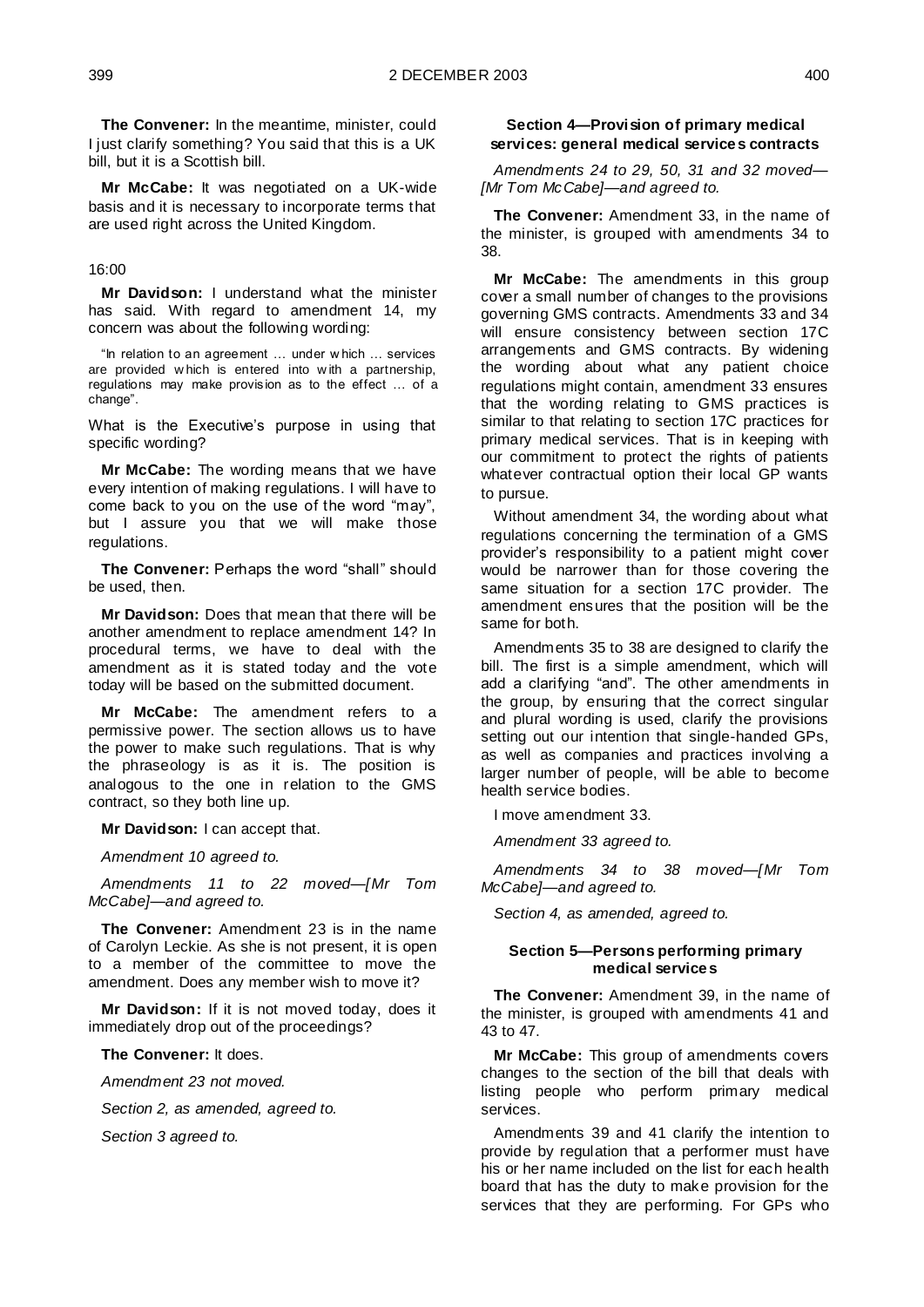require to be listed in more than one area, administrative arrangements will be put in place to allow all the relevant checks on a person's fitness to be carried out by a lead board, with other boards accepting the GP on to their lists without further checks in a fast-track process. However, the overall principle is clear: to work in any health board area, a GP must first apply to get their name on that health board's list. The fact that an application to one health board has been accepted does not mean that the name is automatically included on all other lists.

Amendments 43 and 44 will remove unnecessary references to the NHS tribunal. There is no need to refer to the NHS tribunal in the bill, as separate powers under the National Health Service (Scotland) Act 1978 relate to reference to a tribunal. Proposed new section 17P(3)(h) of the 1978 act clarifies that regulations may provide for payments to be made by NHS boards to persons suspended from primary medical performers lists to protect their livelihood in the meantime. Amendment 45 removes a reference to persons appointed by ministers, as it is not intended that anyone other than ministers will determine the amount of such payments.

Amendment 46 is a technical amendment to clarify that the word "references" refers to references to the NHS tribunal. Amendment 47 amends section 29(6) of the 1978 act to include those persons on the new primary medical services performers lists in an essential definition of persons who can be referred to the discipline tribunal.

I move amendment 39.

**Mr Davidson:** The National Health Service Reform (Scotland) Bill, which the committee is currently scrutinising, places a duty on a health board to provide—albeit by agreement—services to patients who are not resident in that health board area. According to the Minister for Health and Community Care, a number of those services will be delivered through current primary care practices. What provision will be made in the Primary Medical Services (Scotland) Bill to ensure that that eventuality is covered?

For example, a GP who carries out a particular procedure will be included on the approved list for his health board. However, because of proximity to a boundary with another health board area, the health boards involved might agree to provide that service in the other health board area. Will the regulations establish a proper procedure to ensure that the people in the other health board area who might receive the service can be secure in the knowledge that the GP is registered and scrutinised—not just for that one purpose but for all purposes that might arise from the arrangement—in both health board areas?

**Mr McCabe:** I tried to say earlier that, as far as delivery of primary medical services is concerned, the GP must be registered in every health board area in which they perform those services. Ensuring that a lead board makes all the relevant checks will prevent the other health boards from having to reinvent the wheel. However, the health board in each area where the GP in question performs must ensure that it has the relevant information and is satisfied that that person is on the other board's list. If that is the case, that person can be added to the health board's list. In other words, a person who performs in a particular area must be listed with the health board in that area. Does that answer your question?

**Mr Davidson:** Yes, I think that I definitely received an answer.

I want to clarify some of the fine print to ensure that we do not aggravate the BMA or anyone else because they have to renegotiate a particular point. I think that the minister said that if, for example, a patient in one health board area went by agreement to receive treatment from a GP in another health board area, that GP would be registered with and scrutinised by that health board. That is fine. However, if that GP delivers the treatment in a practice in the patient's health board area, will the bill ensure that he will also have to be registered and on the list in the patient's health board area?

**Mr McCabe:** If a health board has a duty to provide a primary medical service, any person who provides such a service must be on that health board's list.

**The Convener:** Thank you very much, minister. I take it that you have just wound up on that group of amendments.

**Mr McCabe:** Yes.

*Amendment 39 agreed to.*

*Amendments 40 and 41 moved—[Mr Tom McCabe]—and agreed to.*

**The Convener:** Amendment 42, in the name of the minister, is in a group on its own.

**Mr McCabe:** Amendment 42 relates to the standards for individual performers and makes it clear that regulations may cover the standard to which primary medical services must be delivered by individual doctors. That will allow us to ensure that appropriate action may be taken when such services are not delivered to an acceptable level. The vast majority of GPs provide excellent services to their patients, but it is important for the safety of patients that the few who fail can be dealt with appropriately.

The amendment also clarifies our intention to use the regulations to continue to require doctors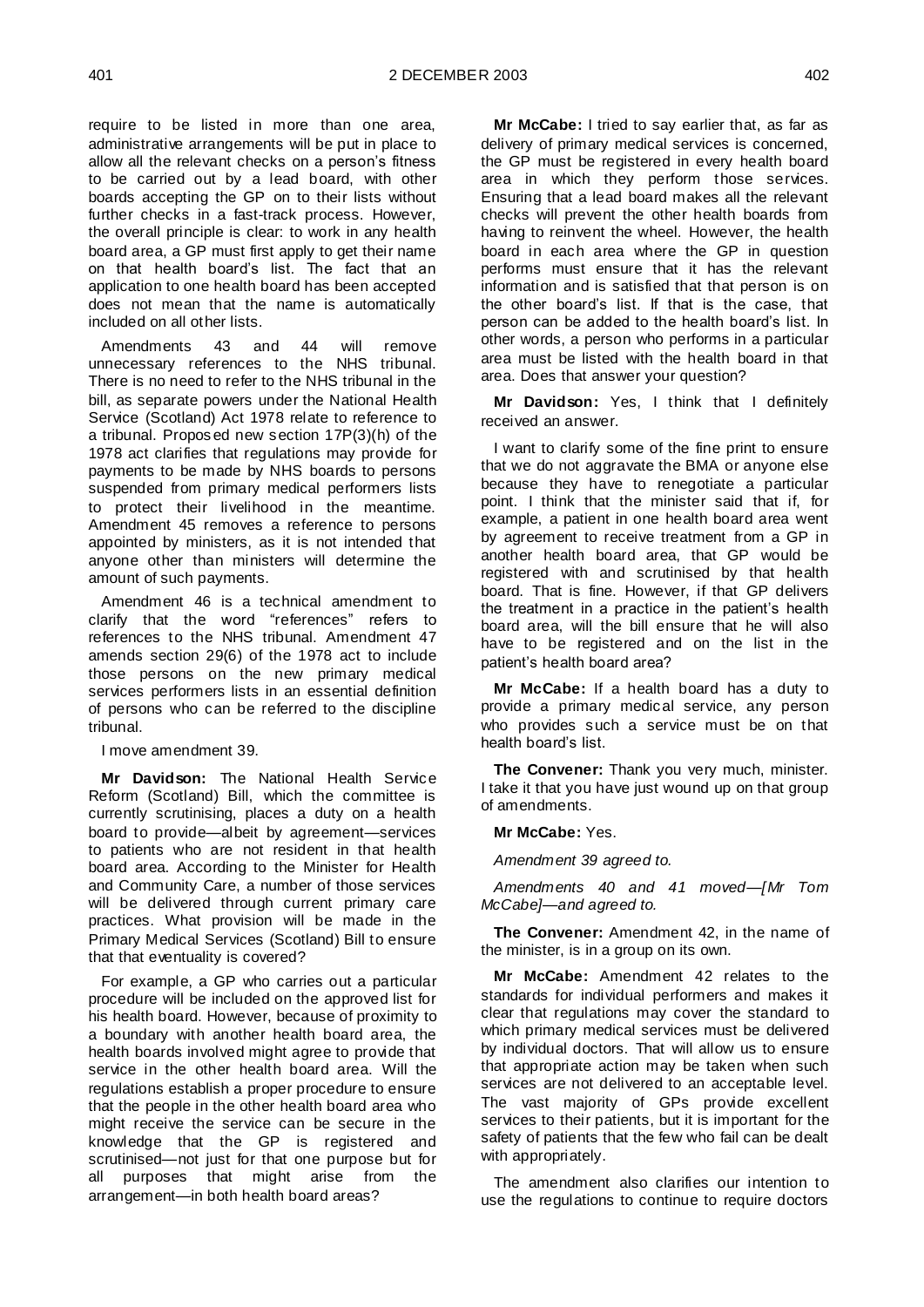to make declarations and give undertakings in relation to inclusion in lists and to require them to

I move amendment 42.

give certain consents.

*Amendment 42 agreed to.*

*Amendments 43 to 47 moved—[Mr Tom McCabe]—and agreed to.*

*Section 5, as amended, agreed to.*

*Section 6 agreed to.*

# **Section 7—Ancillary provision**

*Amendment 48 moved—[Mr Tom McCabe] and agreed to.*

*Section 7, as amended, agreed to.*

*Section 8 agreed to.*

*Schedule agreed to.*

*Section 9 agreed to.*

*Long title agreed to.*

**The Convener:** That ends stage 2 consideration of the bill. I thank the minister and committee members.

*Meeting closed at 16:13.*